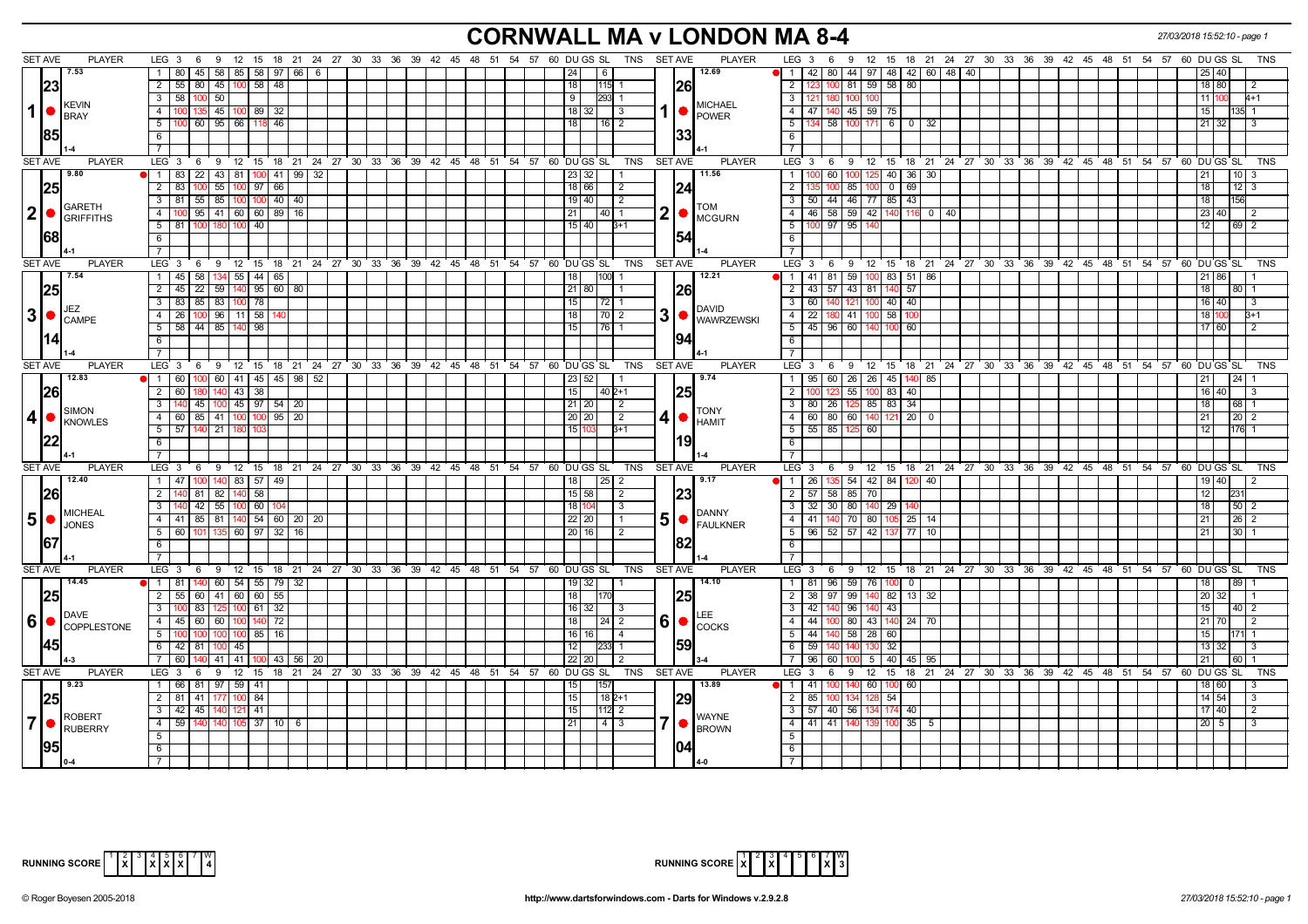# **CORNWALL MA v LONDON MA 8-4** *27/03/2018 15:52:19 - page 2*

| <b>SET AVE</b> | <b>PLAYER</b>                                                 | LEG $3 \quad 6$<br>9<br>12 15                          |                             |                | 18  21  24  27  30  33  36  39  42  45  48  51  54  57  60  DU GS  SL | <b>SET AVE</b><br><b>PLAYER</b><br>TNS                             | LEG 3<br>12 15 18 21 24 27 30 33 36 39 42 45 48 51 54 57 60 DUGS SL<br><b>TNS</b><br>9<br>- 6                     |
|----------------|---------------------------------------------------------------|--------------------------------------------------------|-----------------------------|----------------|-----------------------------------------------------------------------|--------------------------------------------------------------------|-------------------------------------------------------------------------------------------------------------------|
|                | 9.07                                                          | 80<br>80   85                                          | $16$ 40                     |                |                                                                       | 6.86<br>$21$ 40                                                    | 60   78   45   91<br>55<br>60<br>18                                                                               |
|                | 23                                                            | $\overline{2}$<br>50   48   45<br>78 45                | $140$ 48 39 8               |                |                                                                       | $27 \,   \, 8$<br> 21                                              | 2   28   140   45   41   47   100   45   11   36<br>27<br>8 <sup>2</sup>                                          |
|                |                                                               | $55$   95   43  <br>3                                  |                             |                |                                                                       | 18<br>$\overline{2}$                                               | 3   81   66   81   60   43  <br>15                                                                                |
| ∣8∣            | KEVIN<br><b>DUNSTAN</b>                                       | $100$ 57 80<br>39<br>$\overline{4}$<br>85              |                             |                |                                                                       | <b>LEWIS</b><br>8 <sup>1</sup><br>18<br> 40  2<br>MCGURN           | $45 \ 51 \ 84 \ 121$<br>$125 \ 38 \ 37$<br>4 I<br>20 37                                                           |
|                |                                                               | 140 92 41 92 0 40<br>$5 \mid 96 \mid$                  |                             |                |                                                                       | $19$ 40                                                            | $100$ 41 100 60 85 40<br>5<br>18<br>$\begin{array}{c c c c c} \hline 75 & 2 \\ \hline \end{array}$                |
|                | 93                                                            | 6                                                      |                             |                |                                                                       | 84                                                                 | 6                                                                                                                 |
|                |                                                               |                                                        |                             |                |                                                                       |                                                                    | $\overline{7}$                                                                                                    |
| <b>SET AVE</b> | <b>PLAYER</b>                                                 | LEG <sup>3</sup><br>$6\overline{6}$                    |                             |                | 9 12 15 18 21 24 27 30 33 36 39 42 45 48 51 54 57 60 DUGS SL          | TNS<br><b>SET AVE</b><br><b>PLAYER</b>                             | $9$ 12 15 18 21 24 27 30 33 36 39 42 45 48 51 54 57 60 DUGS SL TNS<br>$LEG_3$ 6                                   |
|                | 14.41                                                         | 85<br>$45 \mid 85 \mid$<br>30<br>$\overline{1}$<br>100 | -81                         |                |                                                                       | 6.45<br>18                                                         | 85<br>43<br>43<br>$40 \mid 50$<br>$21 \ 50$<br>100                                                                |
|                | 27                                                            | 60<br>60<br>l 41 l                                     | $78$ 54 $36$                |                |                                                                       | 23<br>$\overline{21}$<br>32                                        | 36<br>$\overline{2}$<br>55<br>60<br>30 <sup>7</sup><br>19 36<br>40                                                |
|                | <b>INEIL</b>                                                  | 95 86<br>40<br>3                                       |                             |                |                                                                       | 13   40<br><b>MICHAEL</b>                                          | 43 92<br>3 <sup>1</sup><br>97<br>59<br>40<br>15 <sup>15</sup>                                                     |
|                | $\vert 9 \vert$ $\bullet$ $\vert_{\text{MENER}}^{\text{NEL}}$ | $140$ 43 60 58 36<br>58<br>86<br>-4                    |                             |                |                                                                       | 9<br>21<br> 20 1<br>$\bullet$ $\overline{\phantom{a}}$ ARTISS      | 60   97   99   125   42   38   40  <br>$\overline{4}$<br>21 40                                                    |
|                |                                                               | $80$   27<br>-5<br>-97                                 | 16 l                        |                |                                                                       | 16<br>$2+1$<br>16 <sup>1</sup>                                     | 60 58 65 80<br>59<br>5<br> 99 <br>18 <sup>1</sup><br>l 80                                                         |
|                | 93                                                            |                                                        |                             |                |                                                                       | 56<br>11<br>$\overline{4}$                                         | 55<br>- 6 I<br>$85 \mid 85$<br>9<br>276                                                                           |
|                |                                                               | 83   96   96   80   46   60   40                       |                             |                |                                                                       | 21   40                                                            | 7   83   45   96   58   59   45   55<br><b>60</b><br>21 <sup>1</sup>                                              |
| <b>SET AVE</b> | <b>PLAYER</b>                                                 | LEG 3<br>12<br>15<br>9                                 |                             |                | 18 21 24 27 30 33 36 39 42 45 48 51                                   | 60 DUGS SL<br>TNS<br><b>SET AVE</b><br><b>PLAYER</b><br>- 54<br>57 | 60 DU GS SL<br>18 21 24 27 30 33 36 39 42 45<br>LEG 3<br>9<br>12 15<br>48 51 54 57<br><b>TNS</b><br>- 6           |
|                | 8.88                                                          | 57<br>58<br>45                                         | 45<br>3 75                  |                |                                                                       | 2.59<br>24<br>75                                                   | 58<br>40<br>26<br>66<br>85                                                                                        |
|                | 23                                                            | $100$ 57 45<br>2<br>60 60                              | $100$ 59 $20$               |                |                                                                       | l18l<br>$\boxed{24}$ 20<br>2                                       | 22 26 42 42 125 30 32 48<br>$\overline{2}$<br>24<br>$134$ 1                                                       |
|                | GREG                                                          | $100$ 76<br>3<br>100                                   |                             |                |                                                                       | 15 76 <br>4<br><b>JOHNNY</b>                                       | 60 66 95<br>$\overline{\mathbf{3}}$<br>12<br>$146$ 1                                                              |
| hd•            | <b>HAMBLY</b>                                                 | 58<br>$\overline{4}$                                   | $98$ 80 65 40 0 20          |                |                                                                       | IQ ●<br>$22$   20  <br><b>STEFANO</b>                              | $93$ 26 43 78 27 41 60 57<br>$\overline{4}$<br>24<br>l 76                                                         |
|                |                                                               | 5                                                      |                             |                |                                                                       |                                                                    | 5                                                                                                                 |
|                | 58                                                            | 6                                                      |                             |                |                                                                       | 22                                                                 | $6\overline{6}$                                                                                                   |
|                |                                                               |                                                        |                             |                |                                                                       |                                                                    | $\overline{7}$                                                                                                    |
| <b>SET AVE</b> | <b>PLAYER</b>                                                 | $12 \t15$<br>LEG <sub>3</sub><br>- 6<br>-9             |                             |                | 18 21 24 27 30 33 36 39 42 45 48 51 54 57 60 DUGS SL                  | TNS<br><b>SET AVE</b><br><b>PLAYER</b>                             | 12 15 18 21 24 27 30 33 36 39 42 45 48 51 54 57 60 DUGS SL TNS<br>LEG <sup>'</sup><br><b>6</b><br>່ 9<br>3        |
|                | 13.66                                                         | 60 <sub>1</sub><br>$\overline{1}$<br>60<br>140  101    |                             |                |                                                                       | 13.40<br>15 1101<br>-3                                             | 30 <sup>1</sup><br>100 85<br>15 <sup>1</sup><br>41<br>$105$ 2                                                     |
|                | 25                                                            | 2<br>41   100                                          | 20 <sub>1</sub>             |                |                                                                       | 22<br>$16$   20 <br>$\overline{a}$                                 | 30 60 60<br>15<br>295<br>$\overline{2}$<br>-41<br>15                                                              |
|                | DENNIS                                                        | 50   81  <br>$60 \mid 90$<br>3<br>-60 I                |                             |                |                                                                       | 15<br>1160<br><b>GRAHAM</b>                                        | $\mathbf{3}$<br>43 60 93 40<br>18 40<br>85<br>$1 + 1$                                                             |
| 11             | BRYANT                                                        | 85<br>43 99 85 87 42<br>4                              |                             |                |                                                                       | 11<br>20 <sub>1</sub><br>42<br>RACKSTRAW                           | $\overline{4}$<br>$59$ 60<br>60 30 45<br>18<br>1001                                                               |
|                |                                                               | 60<br>83<br>-5<br>122                                  | 44<br>16                    |                |                                                                       | $\overline{21}$<br> 16 2                                           | 5<br>55<br>85<br>45 60 36 20<br>22 20                                                                             |
|                | 13                                                            | 66<br>65   81<br>6                                     |                             |                |                                                                       | 75<br> 89 <br>15                                                   | 41<br>15 80<br>6                                                                                                  |
|                |                                                               | $41 \overline{60}$<br>41<br>- 60                       | 60   42   49                | 25             |                                                                       | 27<br>25                                                           | 85<br>22<br> 49 <br>27<br>$20 \mid 30 \mid 8$<br>$\overline{2}$<br>45                                             |
| <b>SET AVE</b> | <b>PLAYER</b>                                                 | LEG <sub>3</sub><br>9<br>12<br>15<br>6                 | 18<br>21                    |                | 24 27 30 33 36 39 42 45 48 51 54 57 60 DUGS SL                        | <b>TNS</b><br><b>SET AVE</b><br><b>PLAYER</b>                      | 33 36 39 42 45 48 51 54 57 60 DUGS SL<br><b>LEG</b><br>18<br>$24$ 27 30<br>-3<br>9<br>12<br>15<br>21<br>TNS<br>-6 |
|                | 5.00                                                          | 95<br>60                                               | 85   96   55   54   36   10 | $\overline{0}$ |                                                                       | 10.83<br>27<br> 10                                                 | 81 42 38 20 20<br>60<br>25 20<br>40                                                                               |
|                | 22                                                            | 58 60 100 51<br>2<br>100                               |                             |                |                                                                       | 23 <br>18<br> 32 3                                                 | 33 45 85<br>$\overline{2}$<br>12<br>$20 \mid 12$<br>94<br>132<br>l 2                                              |
|                | <b>PAUL</b>                                                   | 60 57 60 58 78 95<br>3                                 |                             |                |                                                                       | 18<br> 93 <br>CONAN                                                | 58<br>3 I<br>44<br>58<br>140 66<br>18 66                                                                          |
| 12∣•           | <b>ELLIS</b>                                                  | 54 54 26 100 100 68 87<br>4                            |                             |                |                                                                       | 12<br>21<br><b>WHITEHEAD</b>                                       | 55 45 136 0<br>$-4$<br>23 25<br>0   25                                                                            |
|                |                                                               | 5                                                      |                             |                |                                                                       |                                                                    | 5                                                                                                                 |
|                |                                                               | 6                                                      |                             |                |                                                                       | 30                                                                 | 6                                                                                                                 |
|                |                                                               |                                                        |                             |                |                                                                       |                                                                    | $\overline{7}$                                                                                                    |

| OP:                                                                           | e Brown 29.04                                                                           |
|-------------------------------------------------------------------------------|-----------------------------------------------------------------------------------------|
| leneer 27.93                                                                  | IOP.                                                                                    |
| ّدا ّ`الأا<br><b>RUNNING SCORE</b><br><u>Ixixixi</u><br>________<br>IAIAIAIAI | $11$ 12 W<br><b>RUNNING SCORE</b><br>IXI<br>$\mathbf{I}$ $\mathbf{v}$ $\mathbf{I}$<br>. |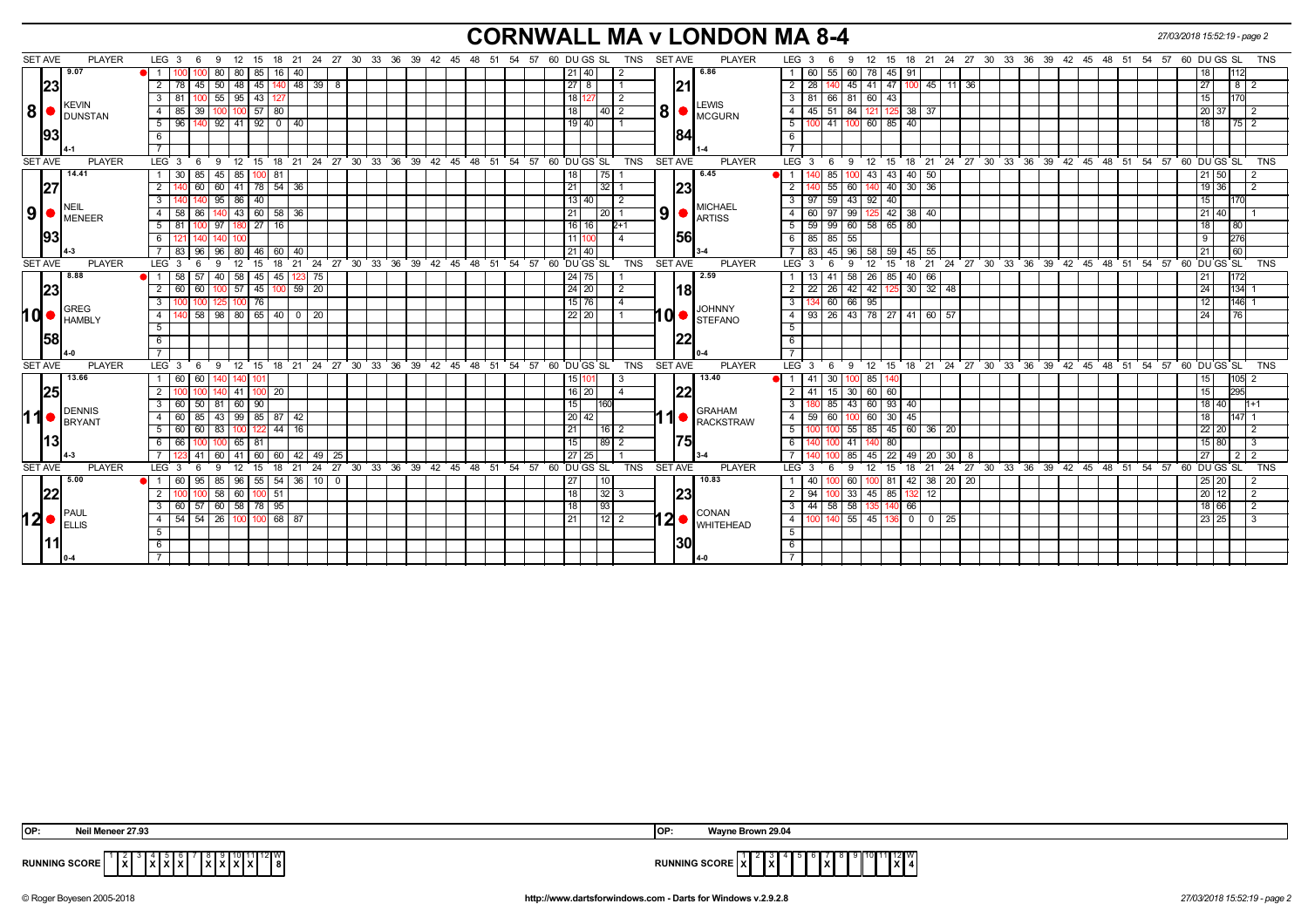# **CORNWALL MA v LONDON MA 8-4** *27/03/2018 15:52:26 - page 3*

| <b>CORNWALL MA</b>    |                                |               |      |            |             |            |             |            |      |     |             | LONDON MA          |     |             |             |            |             |            |             |              |      |     |             |
|-----------------------|--------------------------------|---------------|------|------------|-------------|------------|-------------|------------|------|-----|-------------|--------------------|-----|-------------|-------------|------------|-------------|------------|-------------|--------------|------|-----|-------------|
| <b>PLAYER</b>         | W/L                            | <b>LWON</b> I | LOST | <b>AVE</b> | <b>TAVE</b> | <b>PTS</b> | <b>DRTS</b> | <b>TON</b> | TON+ | 180 | <b>TONS</b> | <b>I PLAYER</b>    | W/L | <b>LWON</b> | <b>LOST</b> | <b>AVE</b> | <b>TAVE</b> | <b>PTS</b> | <b>DRTS</b> | TON          | TON+ | 180 | <b>TONS</b> |
| Kevin Bray            |                                |               |      | 23.85      | 7.53        | 2075       |             |            |      |     |             | l Michael Power    | W   |             |             | 26.33      | 12.69       | 2370       | 90          |              |      |     | $10+1$      |
| Gareth Griffiths      | <b>18</b><br>v v               |               |      | 25.68      | 9.80        | 2465       | 96          | Я.         |      |     | $9+$        | Tom McGurn         |     |             |             | 24.54      | 11.56       | 2258       | 92          | <sup>o</sup> |      |     |             |
| Jez Campe             |                                |               |      | 25.14      | 7.54        | 2187       |             |            |      |     |             | David Wawrzewski   | W   |             |             | 26.94      | 12.21       | 2425       | 90          |              |      |     | $10+1$      |
| Simon Knowles         | W                              |               |      | 26.22      | 12.83       | 2465       | 94          |            |      |     | $10+2$      | <b>Tony Hamit</b>  |     |             |             | 25.19      | 9.74        | 2217       | 88          |              |      |     |             |
| Micheal Jones         | <b>18</b><br>v v               |               |      | 26.67      | 12.40       | 2480       | 93          |            |      |     |             | Danny Faulkner     |     |             |             | 23.82      | 9.17        | 2168       |             |              |      |     |             |
| Dave Copplestone      | V V                            |               |      | 25.45      | 14.45       | 3080       | 121         | 10         |      |     |             | Lee Cocks          |     |             |             | 25.59      | 14.10       | 3147       | 123         |              |      |     |             |
| <b>Robert Ruberry</b> |                                |               |      | 25.95      | 9.23        | 1713       | 66          |            |      |     | $7+$        | Wavne Brown        | W   |             |             | 29.04      | 13.89       | 2004       | 69          | o            |      |     |             |
| Kevin Dunstan         | V V                            |               |      | 23.93      | 9.07        | 2465       | 103         |            |      |     |             | Lewis McGurn       |     |             |             | 21.84      | 6.86        | 2140       | 98          |              |      |     |             |
| Neil Meneer           | W                              |               |      | 27.93      | 14.41       | 3380       | 121         |            |      |     | $11+$       | Michael Artiss     |     |             |             | 23.56      | 6.45        | 2921       | 124         |              |      |     |             |
| <b>Greg Hambly</b>    | $\overline{\mathbf{1}}$<br>v v |               |      | 23.58      | 8.88        | 2004       | 85          |            |      |     |             | Johnny Stefano     |     |             |             | 18.22      | 2.59        | 1476       | 81          |              |      |     |             |
| Dennis Bryant         | <b>18</b><br>v v               |               |      | 25.13      | 13.66       | 3242       | 129         |            |      |     | 12          | I Graham Rackstraw |     |             |             | 22.75      | 13.40       | 2958       | 130         | h            |      |     | $11+1$      |
| <b>Paul Ellis</b>     |                                |               |      | 22.1       | 5.00        | 1857       | 84          |            |      |     |             | l Conan Whitehead  | W   |             |             | 23.30      | 10.83       | 2004       | 86          |              |      |     |             |
| <b>TOTALS</b>         | W                              | 34            |      | 25.23      | 0.00        | 29413      | 1166        |            |      |     | $106 + 5$   | I TOTALS           |     |             | 34          | 24.17      | n nn        | 28088      | 1162        | 65           |      |     | $100 + 3$   |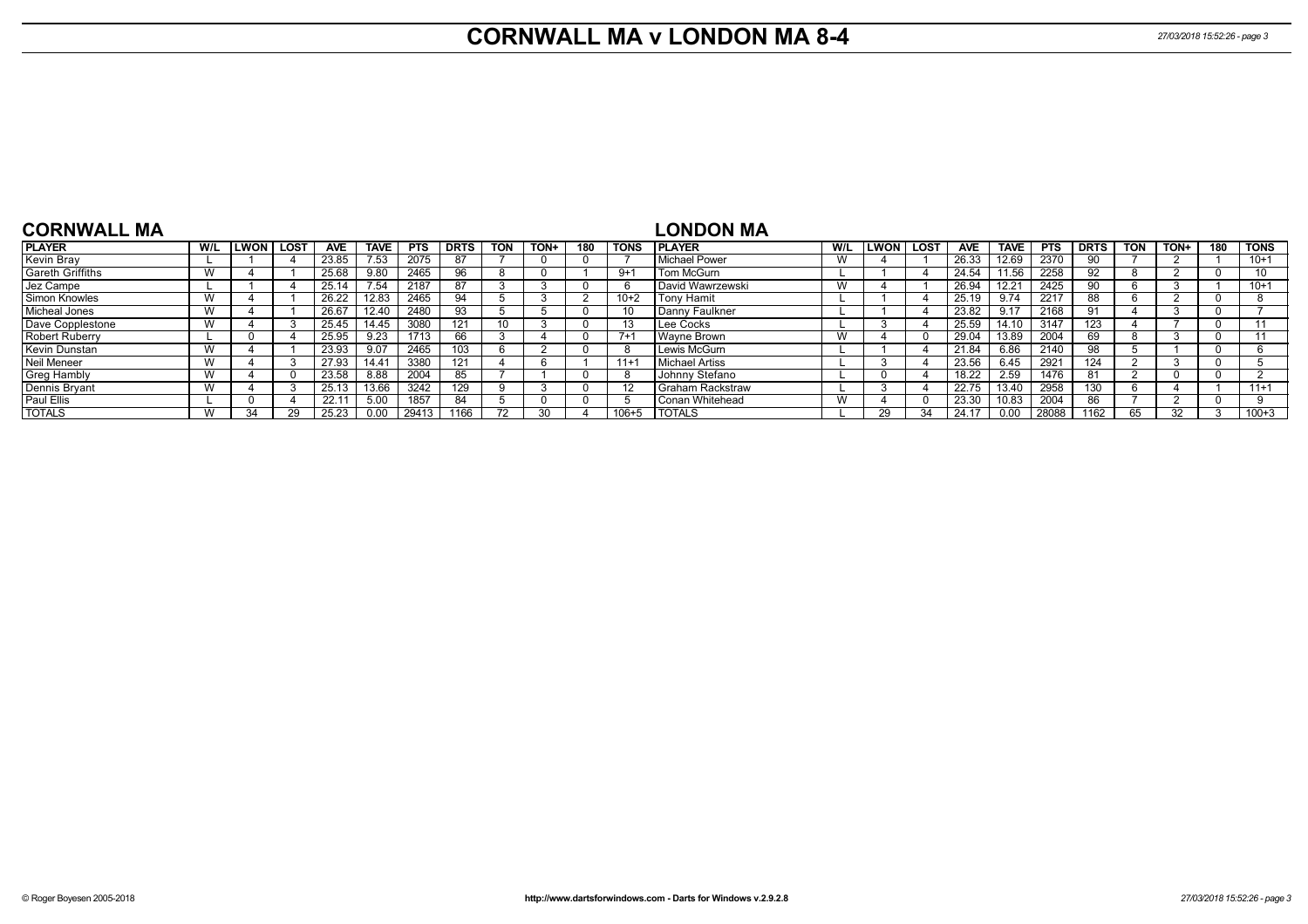# **CORNWALL WA v LONDON WA 1-5** *27/03/2018 15:52:37 - page 1*

| <b>SET AVE</b> | <b>PLAYER</b> | LEG 3                     | 6<br>-9   | 12<br>15                                                    |            | 18 21    |                                 |                |       | 24 27 30 33 36 39 42 45 48 51                        |  | 54 57 |  | 60 DU GS SL     |              | TNS        | <b>SET AVE</b>          |     | <b>PLAYER</b>                                                |                | LEG <sub>3</sub>        |     | 12<br>9             | - 15  |              |                                               |                |             |  |  |  | 18 21 24 27 30 33 36 39 42 45 48 51 54 57 60 DUGS SL    |              |                 | <b>TNS</b> |
|----------------|---------------|---------------------------|-----------|-------------------------------------------------------------|------------|----------|---------------------------------|----------------|-------|------------------------------------------------------|--|-------|--|-----------------|--------------|------------|-------------------------|-----|--------------------------------------------------------------|----------------|-------------------------|-----|---------------------|-------|--------------|-----------------------------------------------|----------------|-------------|--|--|--|---------------------------------------------------------|--------------|-----------------|------------|
|                | 1.40          | 83                        |           | 36 <sup>2</sup>                                             | 40<br>  60 | 24       |                                 |                |       |                                                      |  |       |  | 21              | 77           |            |                         |     | 3.40                                                         |                |                         |     | 45                  | 24    | 45           | 72  <br>15 <sup>2</sup>                       |                |             |  |  |  |                                                         | 23 15        |                 |            |
|                | <b>TERESA</b> | $\overline{2}$<br>68 I    | 26<br>55  |                                                             |            |          | 7   50   45   43   36   97   54 |                |       |                                                      |  |       |  | 30              | 20           |            |                         | 18  |                                                              | 2              | 60                      | 64  | 85 45               | 26    |              | 45 60 52 24 40                                |                |             |  |  |  |                                                         | 29 40        |                 |            |
| 1              | BROOKSHAW     | $\overline{\phantom{a}3}$ |           | $95 \mid 60 \mid 95 \mid 95 \mid 43 \mid 24 \mid 79 \mid 6$ |            |          |                                 | $\overline{0}$ |       |                                                      |  |       |  | $\overline{27}$ | $\sqrt{4}$   |            |                         |     | <b>CARLY</b><br><b>TOWNSEND</b>                              |                | 3   60                  |     | 45 45 68 41         |       |              | $100$ 81 0 43 18                              |                |             |  |  |  |                                                         | $30$ 18      |                 |            |
| 97             |               | $\overline{4}$            |           |                                                             |            |          |                                 |                |       |                                                      |  |       |  |                 |              |            |                         | 33  |                                                              | $\overline{4}$ |                         |     |                     |       |              |                                               |                |             |  |  |  |                                                         |              |                 |            |
|                |               | 5                         |           |                                                             |            |          |                                 |                |       |                                                      |  |       |  |                 |              |            |                         |     |                                                              | 5              |                         |     |                     |       |              |                                               |                |             |  |  |  |                                                         |              |                 |            |
| <b>SET AVE</b> | <b>PLAYER</b> | LEG <sub>3</sub>          | -9<br>-6  | 12                                                          | 18<br>15   | 21       |                                 |                |       | 24 27 30 33 36 39 42 45 48 51 54 57 60 DUGS SL       |  |       |  |                 |              | <b>TNS</b> | <b>SET AVE</b>          |     | <b>PLAYER</b>                                                |                | $LEG^{\prime}$ 3        |     | 12<br>9             | 15    |              |                                               |                |             |  |  |  | 18 21 24 27 30 33 36 39 42 45 48 51 54 57 60 DUGS SL    |              |                 | <b>TNS</b> |
| 15             | 1.00          | 26                        | 45<br>- 9 | 26 <sup>2</sup>                                             | 22<br>55   | 45       | 60                              |                |       |                                                      |  |       |  | 24              | 213          |            |                         | 21  | 6.78                                                         |                | 45                      | 60  |                     |       | 16           | 2<br>$\mathbf{0}$                             |                |             |  |  |  |                                                         | $22 \mid 2$  |                 |            |
|                | <b>TRACEY</b> | $\overline{2}$<br>66      | 43<br>26  |                                                             |            |          | 40 41 81 41 45 54               |                |       |                                                      |  |       |  | 27              | 64           |            |                         |     | <b>STEPH</b>                                                 | $\overline{2}$ | 60                      | 38  | 40 45               |       |              | $55$   45   60   54   88   16                 |                |             |  |  |  |                                                         | 29 16        |                 |            |
| 2 <sub>l</sub> | HANCOCK       | $\mathbf{3}$              | 41<br>30  | $45 \mid 60 \mid 95 \mid 98 \mid 32$                        |            |          |                                 |                |       |                                                      |  |       |  | 23<br>32        |              |            | $\overline{\mathbf{2}}$ |     | <b>STUTLEY</b>                                               | 3              | 45                      |     | 45 23 85            |       | $100$ 80 83  |                                               |                |             |  |  |  | 21                                                      |              | 40 <sup>1</sup> |            |
| 1761           |               | $-4$                      |           | 24 60 26 15 39 60                                           |            |          |                                 |                |       |                                                      |  |       |  | 18              | 277          |            |                         | 35  |                                                              | $\overline{4}$ | l 81                    |     | 100 55 83 40 100 42 |       |              |                                               |                |             |  |  |  |                                                         | 20 42        | $\frac{1}{2}$   |            |
|                |               | 5 <sup>5</sup>            |           |                                                             |            |          |                                 |                |       |                                                      |  |       |  |                 |              |            |                         |     |                                                              | 5              |                         |     |                     |       |              |                                               |                |             |  |  |  |                                                         |              |                 |            |
| <b>SET AVE</b> | <b>PLAYER</b> | LEG <sub>3</sub><br>6     | - 9       | 12 15 18 21 24 27 30 33 36 39 42 45 48 51 54 57 60 DUGS SL  |            |          |                                 |                |       |                                                      |  |       |  |                 |              | <b>TNS</b> | <b>SET AVE</b>          |     | <b>PLAYER</b>                                                |                | LEG <sub>3</sub>        |     | 12<br>9             | 15    |              |                                               |                |             |  |  |  | 18 21 24 27 30 33 36 39 42 45 48 51 54 57 60 DUGS SL    |              |                 | <b>TNS</b> |
| 23             | 8.56          | 45                        |           | $55 \mid 31$                                                | 78 I       | 60       |                                 | - 6            |       |                                                      |  |       |  | $26 \mid 6$     |              |            |                         |     | 3.04                                                         |                | -41                     | 66  | $22 \mid 40 \mid$   |       | 30   46   60 |                                               | 10             |             |  |  |  | 27                                                      |              | 86 <sup>2</sup> |            |
|                | <b>NIKKI</b>  | $\overline{2}$<br>60      | 45   180  | 100 I                                                       |            |          |                                 |                |       |                                                      |  |       |  | 15 116          | $B+1$        |            |                         |     | <b>MANDY</b>                                                 | 2              | 1811                    |     | 45 81 40            |       |              |                                               |                |             |  |  |  | 12                                                      |              | 254             |            |
| 3              | FURSE         | $\mathbf{3}$              |           | 60 60 61 44 56 8 32                                         |            |          |                                 |                |       |                                                      |  |       |  | 24 32           | $11+1$       |            | 3                       |     | <b>SOLOMONS</b>                                              | $\overline{3}$ | $\sqrt{45}$             |     | 43 60 100           |       | 60 59 104    | $\mathbf{0}$                                  |                |             |  |  |  | 24                                                      |              | $30 \mid 2$     |            |
| 12             |               | $\overline{4}$            |           |                                                             |            |          |                                 |                |       |                                                      |  |       |  |                 |              |            |                         | 98  |                                                              | $\overline{4}$ |                         |     |                     |       |              |                                               |                |             |  |  |  |                                                         |              |                 |            |
|                |               | 5                         |           |                                                             |            |          |                                 |                |       |                                                      |  |       |  |                 |              |            |                         |     |                                                              | 5              |                         |     |                     |       |              |                                               |                |             |  |  |  |                                                         |              |                 |            |
| <b>SET AVE</b> | <b>PLAYER</b> | LEG <sup>3</sup><br>- 6   | 9         | $^{\circ}$ 12                                               | 15         |          |                                 |                |       | 18 21 24 27 30 33 36 39 42 45 48 51 54 57 60 DUGS SL |  |       |  |                 |              | <b>TNS</b> | <b>SET AVE</b>          |     | <b>PLAYER</b>                                                |                | LEG <sup>3</sup>        | - 6 | 9<br>$^{\circ}$ 12  | 15    |              |                                               |                |             |  |  |  | 18 21 24 27 30 33 36 39 42 45 48 51 54 57 60 DUGS SL    |              |                 | <b>TNS</b> |
|                | 1.00          | $\bullet$ 1 57            | 60        | 58 66 54 60 41 53                                           |            |          |                                 |                |       |                                                      |  |       |  | 24              | 52           |            |                         |     | 3.40                                                         |                | 60                      |     | 60                  | 40    |              | 43 44 14                                      |                |             |  |  |  |                                                         | $23 \mid 14$ |                 |            |
|                | SARAH         | 2<br>26 <sup>1</sup>      |           | $52$   45   41   41   85   59   60   52                     |            |          |                                 |                |       |                                                      |  |       |  | 27              | $ 40\rangle$ |            |                         |     | 118 $_{\sf SHAZ}$                                            | $\overline{2}$ | 81                      | 45  | 85 60               |       |              | $55 \ 60 \ 90 \ 0 \ 0$                        |                | $\sqrt{25}$ |  |  |  |                                                         | $30 \mid 25$ |                 |            |
| 4              | GILL          | 55<br>$\mathbf{3}$        | 81        | 60   70   30   25   60   85   3   16   0                    |            |          |                                 |                |       | 16                                                   |  |       |  | 35<br>16 I      |              |            | 4                       |     | $\bullet$ DEBOO                                              | 3              | 60                      |     |                     |       |              | 43   83   41   55   45   98   0   39   19   0 |                |             |  |  |  | 33                                                      |              | 18              |            |
| 36             |               | 4.1                       |           | 41 60 44 99 81                                              |            | $100$ 21 |                                 |                |       |                                                      |  |       |  | 21              | 55           |            |                         |     | <b>105</b> COSTELLO                                          | $\overline{4}$ |                         |     | 60 60 81 100        |       |              | 43 73 36 48                                   |                |             |  |  |  |                                                         | 24 48        |                 |            |
|                |               | 5 <sup>5</sup>            |           |                                                             |            |          |                                 |                |       |                                                      |  |       |  |                 |              |            |                         |     |                                                              | 5              |                         |     |                     |       |              |                                               |                |             |  |  |  |                                                         |              |                 |            |
| <b>SET AVE</b> | <b>PLAYER</b> | LEG <sub>3</sub><br>6     | 9         | 12 15 18 21 24 27 30 33 36 39 42 45 48 51 54 57 60 DUGS SL  |            |          |                                 |                |       |                                                      |  |       |  |                 |              | <b>TNS</b> | <b>SET AVE</b>          |     | <b>PLAYER</b>                                                |                | LEG <sub>3</sub>        | - 6 | 12<br>9             |       |              |                                               |                |             |  |  |  | 15 18 21 24 27 30 33 36 39 42 45 48 51 54 57 60 DUGS SL |              |                 | <b>TNS</b> |
|                | 6.00          | 22                        | 80        | 26   81   45   83   91                                      |            |          |                                 |                |       |                                                      |  |       |  | 21              | 73           |            |                         | 22  | 3.40                                                         |                |                         |     | 43 85               |       |              | 44 85 99 28                                   |                |             |  |  |  |                                                         | 22 28        |                 |            |
| 21             | <b>SUE</b>    | $\overline{2}$<br>43 I    | 60        | 45 41 60 100 100 52                                         |            |          |                                 |                |       |                                                      |  |       |  | 24   52         |              |            |                         |     | LEANNE                                                       |                | $-43$                   |     | 60 26 39            |       | 140 50 87    |                                               |                |             |  |  |  | 21                                                      |              | 56 <sup>7</sup> |            |
| 5 <sup>1</sup> | BHEPHERD      | $\mathbf{3}$              |           | 11   100   41   41   100   40                               |            |          |                                 |                |       |                                                      |  |       |  | 21              | 68 3         |            | 5                       |     | <b>TOPPER</b>                                                | 3              | 60                      |     |                     |       |              | 60 60 100 83 60 38 40                         |                |             |  |  |  |                                                         | 24 40        |                 |            |
| 05             |               | 4<br>41 I                 |           | 40 83 81 40 100 84                                          |            |          |                                 |                |       |                                                      |  |       |  | $\overline{21}$ | 32           |            |                         | 39  |                                                              | $\overline{4}$ |                         |     | 60   85   95   58   |       | 63 100 40    |                                               |                |             |  |  |  |                                                         | 20 40        |                 |            |
|                |               | 5                         |           |                                                             |            |          |                                 |                |       |                                                      |  |       |  |                 |              |            |                         |     |                                                              | 5              |                         |     |                     |       |              |                                               |                |             |  |  |  |                                                         |              |                 |            |
| <b>SET AVE</b> | <b>PLAYER</b> | LEG <sub>3</sub><br>-6    | -9        | 12<br>15                                                    | 18         | -21      | 24<br>27                        |                | 30 33 | $36 \quad 39 \quad 42 \quad 45 \quad 48 \quad 51$    |  | 54 57 |  | 60 DU GS SL     |              | <b>TNS</b> | <b>SET AVE</b>          |     | <b>PLAYER</b>                                                |                | LEG <sub>3</sub>        |     | 12<br>9             | 15    | 18           | 21<br>24                                      | 27             | 30 33       |  |  |  | 36 39 42 45 48 51 54 57 60 DUGS SL                      |              |                 | <b>TNS</b> |
| l16l           | 0.00          | 34<br>●I1                 | 45<br>52  | 22                                                          | 20<br>68   | 66       |                                 |                |       |                                                      |  |       |  | 21              | 194          |            |                         |     | 5.65                                                         |                | 45                      | 29  | 60                  |       | 81           | 80                                            |                |             |  |  |  |                                                         | 21 80        |                 |            |
|                | <b>EMMA</b>   | $\overline{2}$<br>62      | 41<br>79  | 45                                                          | 41         |          | 80 58 22 31 42                  |                |       |                                                      |  |       |  | $29$ 42         |              |            |                         | 181 |                                                              | $\overline{2}$ | 60                      | 60  | 85<br>100           | 30    |              | $30$ 32 56 32 12                              |                |             |  |  |  | 30 <sup>1</sup>                                         |              | $4 \mid 1$      |            |
| 6 <sup>1</sup> | <b>DOW</b>    | 80<br>$\mathbf{3}$        | 60<br>45  | 22 45 43 60 45 75 26                                        |            |          |                                 |                |       |                                                      |  |       |  | 30 26           |              |            |                         |     | $\vert 6 \vert$ $\bullet$ $\vert_{\text{HOLT}}^{\text{out}}$ | $\overline{3}$ |                         | 60  | 11 81               | 85    |              | $69$ 54 17                                    | $\overline{0}$ |             |  |  |  | 27                                                      |              | $24 \mid 1$     |            |
| 05             |               | 36<br>-4                  |           | 45   58   52   64   26   26   81                            |            |          |                                 | 77             |       |                                                      |  |       |  | 27              | 36           |            |                         | 91  |                                                              | 4              | 45                      | 83  | 60 26               | 60 81 |              | 44 46 36 20                                   |                |             |  |  |  |                                                         | 30 20        |                 |            |
|                |               | 5                         |           | 11   22   57   66   60   45   22   45                       |            |          |                                 |                |       |                                                      |  |       |  | 24              | 173          |            |                         |     |                                                              |                | 5   41   30   100   140 |     |                     |       |              | 45 53 53 39                                   |                |             |  |  |  |                                                         | 23 39        |                 |            |

| IOP: | Nikki Furse 23.<br>. | ∣OP:<br>-- | ה כי<br><br>_eanne<br>. Lonner<br>---- |
|------|----------------------|------------|----------------------------------------|

 **X**  $3 \mid 4$ **X X** 6 **X** W **5**



© Roger Boyesen 2005-2018 **http://www.dartsforwindows.com - Darts for Windows v.2.9.2.8** *27/03/2018 15:52:37 - page 1*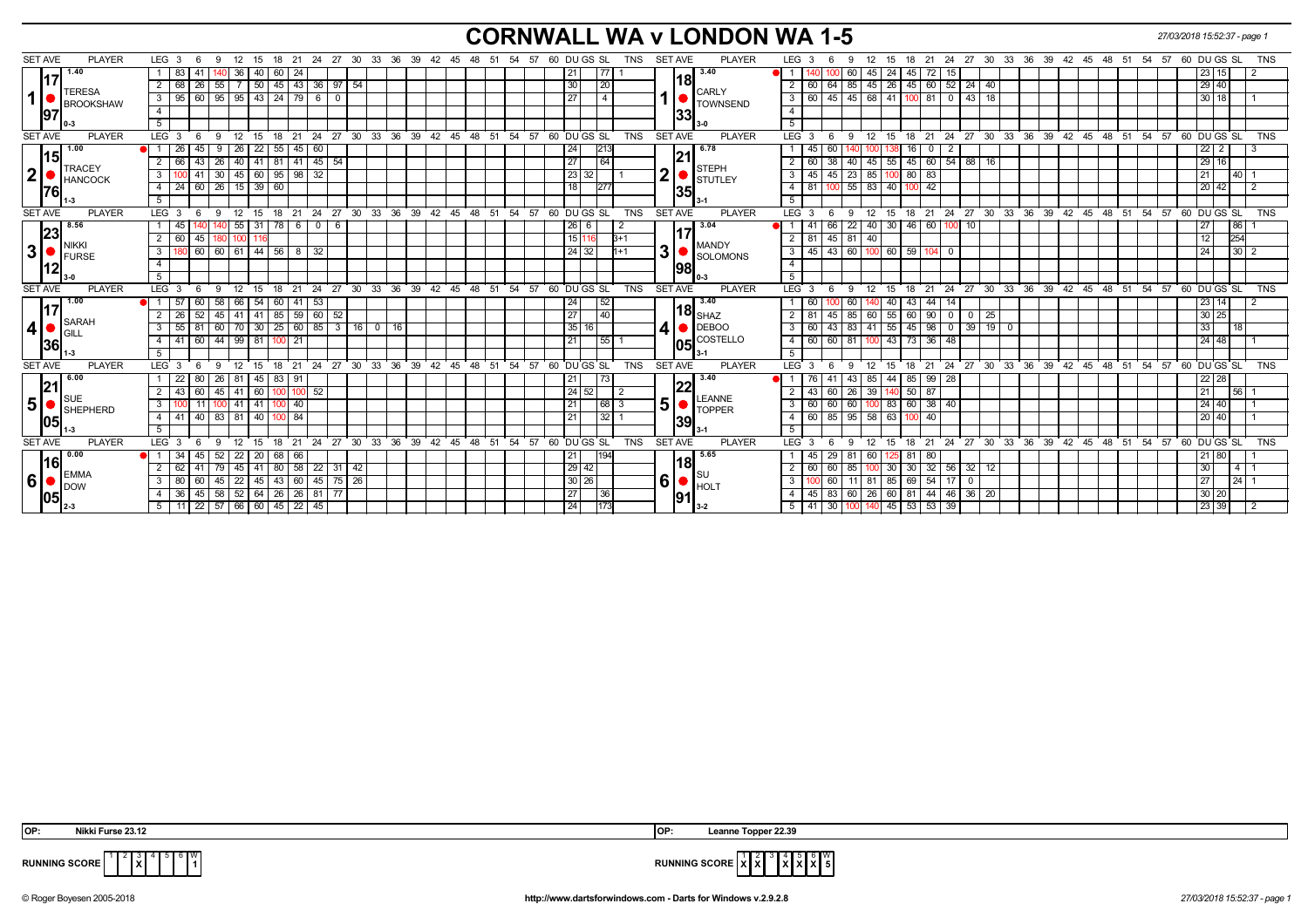#### **CORNWALL WA v LONDON WA 1-5** *27/03/2018 15:52:42 - page 2*

| <b>CORNWALL WA</b>    |     |                     |            |             |            |             |            |      |     |             | _ONDON WA             |     |             |      |            |             |            |             |            |      |     |             |
|-----------------------|-----|---------------------|------------|-------------|------------|-------------|------------|------|-----|-------------|-----------------------|-----|-------------|------|------------|-------------|------------|-------------|------------|------|-----|-------------|
| <b>PLAYER</b>         | W/L | <b>ILWON   LOST</b> | <b>AVE</b> | <b>TAVE</b> | <b>PTS</b> | <b>DRTS</b> | <b>TON</b> | TON+ | 180 | <b>TONS</b> | <b>IPLAYER</b>        | W/L | <b>LWON</b> | LOST | <b>AVE</b> | <b>TAVE</b> | <b>PTS</b> | <b>DRTS</b> | <b>TON</b> | TON+ | 180 | <b>TONS</b> |
| Teresa Brookshaw      |     |                     | 17.97      | .40         | 1402       |             |            |      |     |             | <b>Carly Townsend</b> |     |             |      | 18.33      | 3.40        | 1503       | 82          |            |      |     |             |
| <b>Tracey Hancock</b> |     |                     | 15.76      | .00         | 1450       | 92          |            |      |     |             | l Steph Stutlev       |     |             |      | 21.35      | 6.78        | 1964       |             |            |      |     |             |
| Nikki Furse           |     |                     | 23.12      | .56         | 1503       | 65          |            |      |     | $6 + 2$     | Mandy Solomons        |     |             |      | 17.98      |             | 1133       |             |            |      |     |             |
| Sarah Gill            |     |                     | 17.36      | .00         | 1857       | 107         |            |      |     |             | Shaz Deboo Costello   |     |             |      | 18.05      | 3,40        | 1986       |             |            |      |     |             |
| Sue Shepherd          |     |                     | 21.05      |             | 1831       | 87          |            |      |     |             | Leanne Topper         |     |             |      | 22.39      |             | 1948       |             |            |      |     |             |
| <b>Emma Dow</b>       |     |                     | 16.05      |             | 2102       | 131         |            |      |     |             | l Su Holt             |     |             |      | 18.91      | 5.65        | 2477       | 131         |            |      |     |             |
| <b>TOTALS</b>         |     |                     | 18.12      |             |            | 560         |            |      |     | $15+2$      | <b>I TOTALS</b>       |     |             |      | 19.49      |             | 11011      | 565         |            |      |     |             |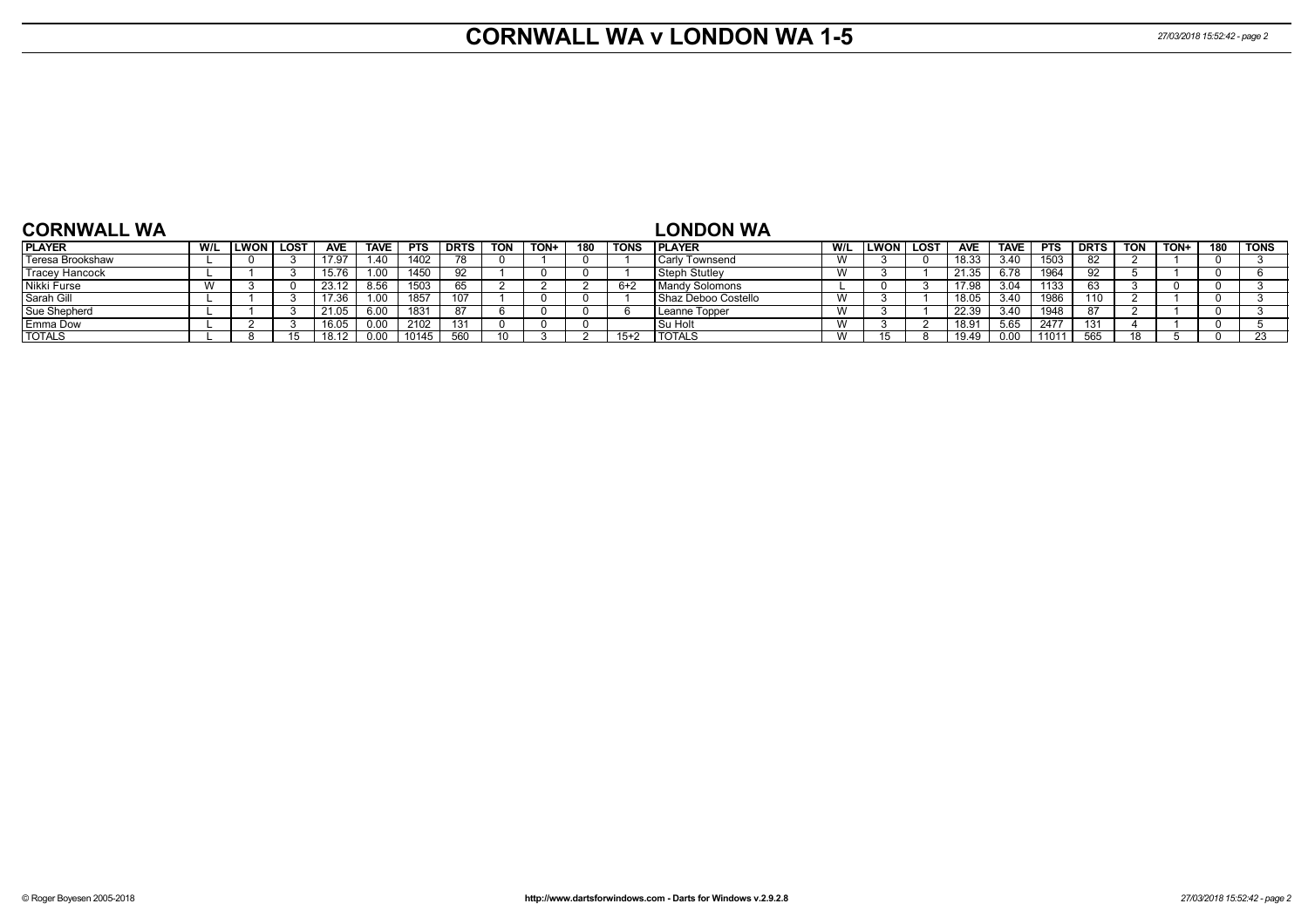# **CORNWALL MB v LONDON MB 7-5** *27/03/2018 15:52:51 - page 1*

| <b>SET AVE</b><br><b>PLAYER</b>                                                    | $LEG_3$ 6                                                                 |                                                |                                                              | 9 12 15 18 21 24 27 30 33 36 39 42 45 48 51 54 57 60 DU GS SL TNS SETAVE        | PLAYER                                | LEG <sub>3</sub><br>9 12 15 18 21 24 27 30 33 36 39 42 45 48 51 54 57 60 DUGS SL<br>- 6<br><b>TNS</b>         |
|------------------------------------------------------------------------------------|---------------------------------------------------------------------------|------------------------------------------------|--------------------------------------------------------------|---------------------------------------------------------------------------------|---------------------------------------|---------------------------------------------------------------------------------------------------------------|
| 11.80                                                                              | 45   45   81   100   40   100   50   40                                   |                                                |                                                              | 23 40<br>I 2                                                                    | 4.16                                  | 1   45   25   85   41   41   44   55   96<br>24                                                               |
| 24                                                                                 | 2   81<br>100 81 100 99 40                                                |                                                |                                                              | 17   40  <br>$\sqrt{2}$                                                         | <b>20</b>                             | 2   70   47   58   58   59<br>15                                                                              |
| <b>FRED</b><br>$1$ $\bullet$                                                       | 3 36 140 60 30 140 57 19                                                  |                                                |                                                              | 21  <br> 19 2                                                                   | DANNY<br>1   ●                        | 3   100   41   30   100   52   40   116   22<br>$24 \overline{22}$                                            |
| <b>GOLDSMITH</b>                                                                   | 4 81 60 100 32 100 56 33 34                                               |                                                |                                                              | 24<br>$1512$                                                                    | <b>BROWN</b>                          | 4   25   100   86   42   84   96   28   40<br>22 40                                                           |
| 32                                                                                 | $5 \mid 85 \mid$<br>$100$ 42 74                                           |                                                |                                                              | $17$ $74$                                                                       | 26                                    | 5 41 81 66 42 45 86<br>18                                                                                     |
| SET AVE<br><b>PLAYER</b>                                                           | $9 \quad 12 \quad 15$<br>LEG $3 \quad 6$                                  |                                                | 18 21 24 27 30 33 36 39 42 45 48 51 54 57 60 DUGS SL         | TNS                                                                             | <b>PLAYER</b><br><b>SET AVE</b>       | 12<br>15<br>18 21 24 27 30 33 36 39 42 45 48 51 54 57 60 DUGS SL<br>LEG 3<br>6<br>9<br>TNS                    |
| <b>840</b>                                                                         | 1   45   27   35   55   45   100                                          |                                                |                                                              | $\left  \frac{94}{2} \right $<br> 21                                            | 7.40                                  | - 1 - I<br>29 44 82 58<br>67<br>140 81<br>20 58                                                               |
| 21                                                                                 | 45 100 <br>$2 \mid 45$<br>100                                             | 60 85<br>48                                    |                                                              | 21 <br>  18   2                                                                 |                                       | 45 94<br>$2 \mid 81$<br>$145$ 140<br>88 0<br>$24 \overline{8}$<br>-8                                          |
| <b>IMARTIN</b><br> 2                                                               | $100$ 45 60 85 100 75<br>$\overline{3}$                                   | 36                                             |                                                              | $\sqrt{20}$ 36<br>$\overline{2}$                                                | <b>STEVE</b><br>2  <sub>•</sub>       | 45 44 30 84<br>$\overline{3}$<br>58<br>18<br>60 1+1                                                           |
| <b>SMITH</b>                                                                       | 30 55 40 79 57<br>$\overline{4}$<br>140                                   |                                                |                                                              | 21 57<br>$\sqrt{2}$                                                             | <b>HOLT</b>                           | 80 85 140 42 44 29 56<br>4<br>21                                                                              |
| 46                                                                                 | 65 60 11 60 85<br>5 60                                                    | 44 40 44                                       |                                                              | 27                                                                              |                                       | 22 44 45 28<br>84 43 55 40<br>25 40<br>5 <sup>1</sup>                                                         |
| <b>SET AVE</b><br><b>PLAYER</b>                                                    | $LEG_36$                                                                  |                                                | 9 12 15 18 21 24 27 30 33 36 39 42 45 48 51 54 57 60 DUGS SL | <b>TNS</b>                                                                      | <b>SET AVE</b><br><b>PLAYER</b>       | LEG <sub>3</sub><br>6 9 12 15<br>18 21 24 27 30 33 36 39 42 45 48 51 54 57 60 DUGS SL<br><b>TNS</b>           |
| $\vert 8.05 \vert$                                                                 | 1 1100                                                                    | 85   41   100   90   80   0   1   2   2        |                                                              | $29$   2  <br>$\overline{2}$                                                    | 5.21                                  | $\overline{1}$ 83<br>96 39 81 57 100 6 16 11                                                                  |
| 20 <br><b>JOHN</b>                                                                 | 45   140<br>2<br>56                                                       | 15 <br>-3                                      |                                                              | 21<br>$2$   3                                                                   | 15<br>BEN                             | $\overline{2}$<br>59<br>$96 \mid 29$<br>97 20<br>19 20                                                        |
| $3$ $\bullet$ $\frac{100}{}{\rm MANN}$                                             | 60 58<br>$\mathbf{3}$<br><b>83</b>                                        | $125$ 55<br>$\overline{\mathbf{0}}$            |                                                              | $\overline{21}$<br>12012                                                        | 3 ●<br>CHEESEMAN                      | $3 \mid 60$<br>96<br>100 42 121<br>66 14<br>$24$ 2                                                            |
|                                                                                    | $\overline{4}$<br>60 60 60 60 60 60 60 60 60 21                           |                                                |                                                              | $26$   21                                                                       | 65                                    | 4 26 26 26 26 26<br>24<br>26   26  <br>26                                                                     |
|                                                                                    | $5   60   60   60   60   60   60   60   60   21$                          |                                                |                                                              | 26 21                                                                           |                                       | $5 \mid 26 \mid 26 \mid 26 \mid 26 \mid 26$<br>  26   26   26   26  <br>27                                    |
| <b>SET AVE</b><br><b>PLAYER</b>                                                    | LEG 3 6 9 12 15 18 21 24 27 30 33 36 39 42 45 48 51 54 57 60 DUGS SL      |                                                |                                                              | TNS                                                                             | <b>PLAYER</b><br>SET AVE              | LEG 3 6 9 12 15 18 21 24 27 30 33 36 39 42 45 48 51 54 57 60 DUGS SL<br>TNS                                   |
| <b>19.85</b>                                                                       | 1 45 40 60 100 120 27 9                                                   |                                                |                                                              |                                                                                 | 4.40                                  | 1   76<br>-55 I<br>95 60 79                                                                                   |
| <b>MIKE</b>                                                                        | 43 41 60 125 85 55<br>$\overline{2}$                                      |                                                |                                                              | 19211                                                                           | MATT                                  | $\overline{2}$<br>86 55 100 66<br>$62 \mid 32$<br><b>20</b>                                                   |
| $ 4 $ $\bullet$ $ _{\tt BEARD}$                                                    | $100 \quad 8 \quad 45 \quad 99 \quad 81 \quad 96$<br>$3^{\circ}$          | 72                                             |                                                              | 21   72  <br>11                                                                 | <b>WINZAR</b>                         | 3 85 85 45 66 85<br>  83  <br>  18                                                                            |
| 97                                                                                 | 100 60 21 78 54<br>$\overline{4}$                                         |                                                |                                                              | 88   2                                                                          |                                       | 4   85   83   60   60   85   83   45<br>21<br>l 45                                                            |
| $3 - 2$                                                                            | 81 81<br>5   100                                                          | 99   30  <br>10                                |                                                              | 19                                                                              |                                       | $5 \mid 85$<br>43 41<br>70 I<br>20 I<br>18                                                                    |
| SET AVE<br><b>PLAYER</b>                                                           | $LEG_36$<br>9                                                             |                                                | 12 15 18 21 24 27 30 33 36 39 42 45 48 51 54 57 60 DUGS SL   | <b>TNS</b>                                                                      | <b>SET AVE</b><br><b>PLAYER</b>       | LEG 3<br>15 18 21 24 27 30 33 36 39 42 45 48 51 54 57 60 DUGS SL<br><b>TNS</b><br>6<br>9<br>$12 \overline{ }$ |
| 17.20<br> 22                                                                       | $1 \overline{60}$                                                         | $100$ 60   100   21   66   23   53   8   5   0 |                                                              | 1512<br>33                                                                      | 10.42<br>21                           | 1   21   41   43   100   60   180   16   8   16   8   4   4  <br>$35 \mid 4$                                  |
| <b>RHYS</b>                                                                        | 2 41 85 60 30 81                                                          | 64                                             |                                                              | 20 64                                                                           | DEAN                                  | $2 \mid 41$<br>100 41 26 58<br>18                                                                             |
| 5 ● <br>JULIAN                                                                     | 140 41 140 41 99<br>3                                                     |                                                |                                                              | 15 <sup>1</sup><br> 40  2                                                       | 51●<br><b>COUGHLAN</b>                | $140$ 93 79 0 49<br>- 3 I<br>17 49<br>4 I<br>140                                                              |
| 26                                                                                 | 60 100 83 45 81 87                                                        |                                                |                                                              | 18<br>I 45 I 1                                                                  |                                       | 59   96   39   142<br>25<br>$17$   25<br>2<br>5                                                               |
| <b>SET AVE</b><br><b>PLAYER</b>                                                    |                                                                           |                                                |                                                              | LEG 3 6 9 12 15 18 21 24 27 30 33 36 39 42 45 48 51 54 57 60 DUGS SL TNS        | <b>SET AVE</b><br><b>PLAYER</b>       | LEG 3 6 9 12 15 18 21 24 27 30 33 36 39 42 45 48 51 54 57 60 DUGS SL<br>TNS                                   |
| $\sqrt{9.62}$                                                                      | 85 100 85 51 20 20<br>1   140                                             |                                                |                                                              | 20   20  <br>$\sqrt{2}$                                                         | 10.61                                 | 60 140<br>59 60 36<br>18<br>46                                                                                |
| 23                                                                                 | 2 41 81 100 100 96 44 0 19 20                                             |                                                |                                                              | 26 20 <br>$\vert$ 2                                                             | 23                                    | 2   25   45   100   100   121   28   57   21   2<br>27<br>$\overline{2}$<br>3                                 |
| ∥DANNY<br>6   <b>COBINSON</b>                                                      | 42 97 81 60 180 0<br>3                                                    | 22                                             |                                                              | 21  <br>$1191+1$                                                                | WILL<br>$6$   $\bullet$               | 3   97   46   60   100   60  <br>20 38<br>100 38<br>$\overline{2}$                                            |
| 92                                                                                 | $\overline{4}$<br>121 93 l                                                | $46 \mid 20$                                   |                                                              | 16   20                                                                         | <b>BLACKWELL</b><br>38                | 4<br>l 26 l<br>89<br>15                                                                                       |
|                                                                                    | 5                                                                         |                                                |                                                              |                                                                                 |                                       | 5 <sup>1</sup>                                                                                                |
| SET AVE<br><b>PLAYER</b>                                                           | $LEG_36$                                                                  |                                                | 9 12 15 18 21 24 27 30 33 36 39 42 45 48 51 54 57 60 DUGS SL | TNS                                                                             | <b>SET AVE</b><br><b>PLAYER</b>       | $LEG \ 3$<br>6 9 12 15 18 21 24 27 30 33 36 39 42 45 48<br>51 54 57 60 DU GS SL<br><b>TNS</b>                 |
| $\sqrt{3.51}$                                                                      | 1   45   60   60   45   59   97   45   25                                 |                                                |                                                              |                                                                                 | 6.40                                  | 1   87<br>  30   55   92   45   84   40   60   8                                                              |
| 20 <br><b>I</b> BEN                                                                | 40   45   45   99   52   20   10<br>2 180                                 |                                                |                                                              |                                                                                 |                                       |                                                                                                               |
| $\mathbf{7}$<br><b>SINKINS</b>                                                     | 3 60 81 60 97 171 32                                                      |                                                |                                                              | 24<br>  10   1+1                                                                |                                       | 140 60 100 60 55 0<br>26<br>2   60<br>22<br>26                                                                |
|                                                                                    |                                                                           |                                                |                                                              | $17$ 32                                                                         | MATTY                                 | 3   100   83   60   100   30  <br>92<br>18<br>$\overline{2}$                                                  |
|                                                                                    | 4 4 41 60 60 25 85 60 30 85                                               | 15                                             |                                                              |                                                                                 | <b>FINCH</b>                          | $60$   45   100   43   26   99   0   28<br>4<br>26<br>28                                                      |
| 53 <br>11-3                                                                        | 5                                                                         |                                                |                                                              |                                                                                 |                                       | 5                                                                                                             |
| <b>SET AVE</b><br><b>PLAYER</b>                                                    | LEG 3 6 9 12 15 18 21 24 27 30 33 36 39 42 45 48 51 54 57 60 DUGS SL      |                                                |                                                              | TNS SET AVE                                                                     | <b>PLAYER</b>                         | LEG 3 6 9 12 15 18 21 24 27 30 33 36 39 42 45 48 51 54 57 60 DUGS SL<br>TNS                                   |
| 13.63                                                                              | 1 100 123 21 81 64 19 43                                                  |                                                |                                                              | $\overline{50}$ 2<br> 21                                                        | 4.11                                  | 1   81   29   95   85   80   55   76<br>21 76                                                                 |
| 20                                                                                 | 2   27   80   140   24   55   83                                          | 40                                             |                                                              | 21<br>52 1                                                                      | 122                                   | $29 \mid 137 \mid 59 \mid 22 \mid 60 \mid 0$<br>2<br>$\overline{60}$<br>23 60                                 |
| RICHARD                                                                            | 3 49 45 21 98 66 43 85 45                                                 |                                                |                                                              | l 49 l<br>  24                                                                  | <b>MICHAEL</b><br>8 <br><b>ARTISS</b> | 3 30 85 59 140 76 79 16 16<br>24 16                                                                           |
|                                                                                    | $\overline{4}$                                                            |                                                |                                                              |                                                                                 |                                       | 4                                                                                                             |
| $0 - 3$                                                                            | 51                                                                        |                                                |                                                              |                                                                                 |                                       | 5                                                                                                             |
| 8   CRADDOCK<br><b>SET AVE</b><br><b>PLAYER</b>                                    |                                                                           |                                                |                                                              | LEG 3 6 9 12 15 18 21 24 27 30 33 36 39 42 45 48 51 54 57 60 DUGS SL TNS SETAVE | <b>PLAYER</b>                         | 6 9 12 15 18 21 24 27 30 33 36 39 42 45 48 51 54 57 60 DUGSSL<br>LEG 3<br>TNS                                 |
| 4.35                                                                               | 1 60 85 96 66 60 43 45                                                    |                                                |                                                              | 21  <br>146                                                                     | 4.75                                  | 1 1   97   36   100   41   135   36   36   20<br>  23   20                                                    |
| <b>DAVID</b>                                                                       | 2   80   55   135   45   11   85   21   29   30   6   4                   |                                                |                                                              | $31 \mid 4 \mid$                                                                | 18<br>NICK                            | 2   85   140   80   44   100   32   6   0   0   0<br>30<br>$14$   2                                           |
|                                                                                    | 3 100 85 95 95 54 72                                                      |                                                |                                                              | $18$   72  <br>I 1                                                              | $9$   $\bullet$<br><b>COCKS</b>       | 3   60   60   60   60   85   81<br>18                                                                         |
| 39                                                                                 | 4 55 100 45 100 61 41 67 16 0 0 16                                        |                                                |                                                              | 31   16  <br>l 2                                                                | 1661                                  | 4   80   45   41   41   60   32   81   57   44   10<br>30<br>10                                               |
| <b>SET AVE</b><br><b>PLAYER</b>                                                    | 5<br>LEG 3 6 9 12 15 18 21 24 27 30 33 36 39 42 45 48 51 54 57 60 DUGS SL |                                                |                                                              | TNS SET AVE                                                                     | <b>PLAYER</b>                         | 5<br>LEG 3 6 9 12 15 18 21 24 27 30 33 36 39 42 45 48 51 54 57 60 DUGS SL<br><b>TNS</b>                       |
| 10.93                                                                              | $1 \quad 125$                                                             |                                                |                                                              | 19 40                                                                           | 3.62                                  | 1 30 85 94 43 60 99<br>18 <sup>1</sup><br>90                                                                  |
|                                                                                    | 95 92 45 73 31 40<br>119 96 44 57<br>$2 \mid 31 \mid$                     |                                                |                                                              | 18<br> 41 2                                                                     | 20                                    | 2 45 60 55 100 60 59<br>21                                                                                    |
| $\vert 9 \vert$ $\bullet$ $\vert_{\texttt{MILLS}}^{\texttt{UAVID}}$<br><b>MARK</b> | 85   100   135   41   40<br>3                                             |                                                |                                                              | 17   40  <br>$\vert$ 3                                                          | <b>THOMAS</b>                         | 3 26 60 40 60 85<br>15                                                                                        |
| $10$ $\bullet$ $\sim$ $\sim$                                                       | 4 100 56 60 100 101 78 0<br>5   46   54   81   81   69   100   30   40    |                                                |                                                              | 21 <br>$613$<br> 22 40                                                          | 10 ●<br><b>TOBIN</b>                  | 4   95   60   45   81   40   140   20   20<br>23 20<br>5   41   85   66   26   40   45   55                   |



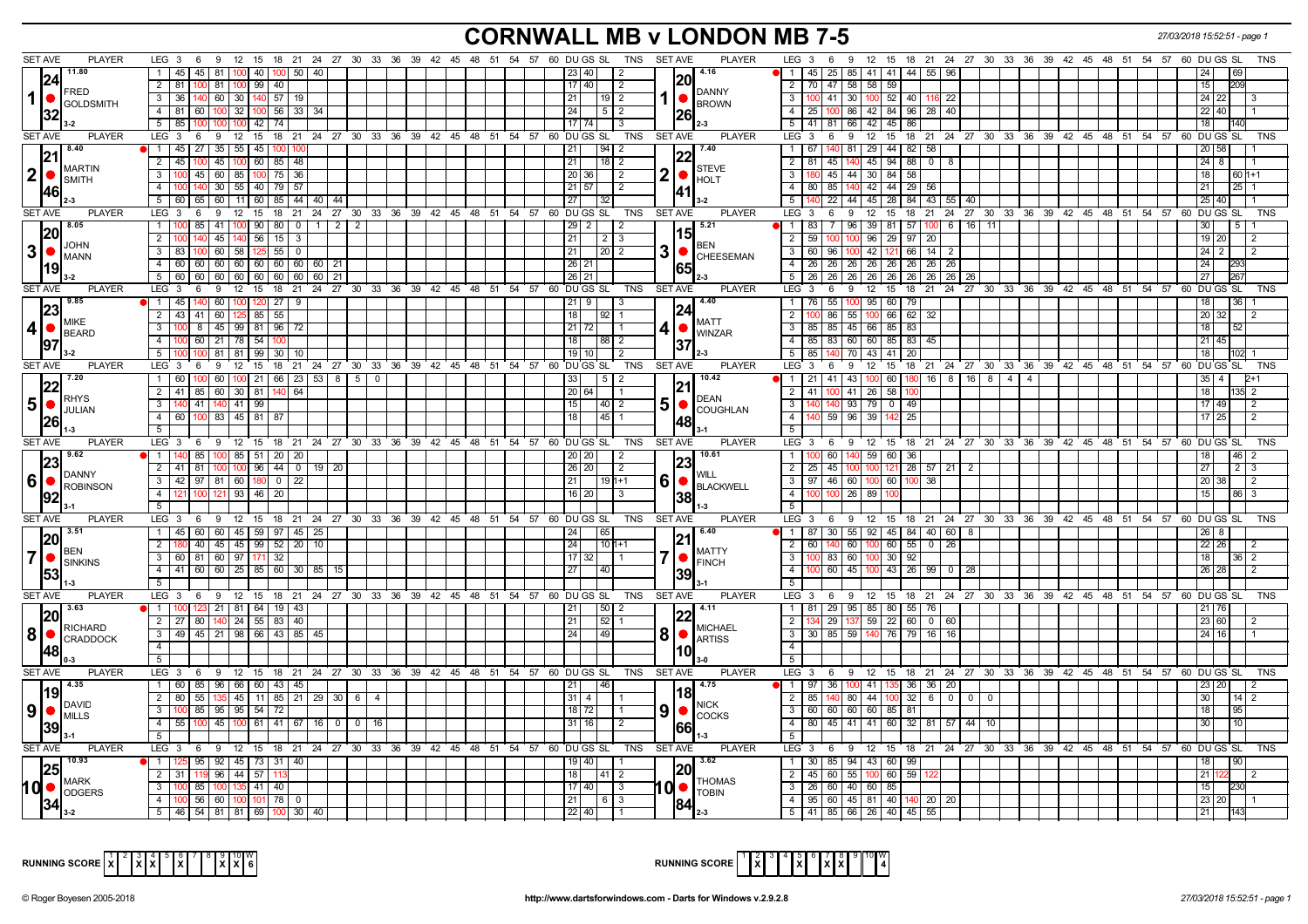# **CORNWALL MB v LONDON MB 7-5** *27/03/2018 15:53:06 - page 2*

| <b>SET AVE</b> |      | <b>PLAYER</b>                 | LEG <sub>3</sub> |    | 69 |       |     |     |                    |                 |                 |  | 12 15 18 21 24 27 30 33 36 39 42 45 48 51 54 57 60 DUGS SL |  |  |  |  |  |         |            |     | TNS        | SET AVE |                | <b>PLAYER</b>              | LEG 3 |        | 69                 |      |               |       |            |   |                 |  |  |  |  |                                                         |  |  |      |  | 12 15 18 21 24 27 30 33 36 39 42 45 48 51 54 57 60 DUGS SL TNS |  |
|----------------|------|-------------------------------|------------------|----|----|-------|-----|-----|--------------------|-----------------|-----------------|--|------------------------------------------------------------|--|--|--|--|--|---------|------------|-----|------------|---------|----------------|----------------------------|-------|--------|--------------------|------|---------------|-------|------------|---|-----------------|--|--|--|--|---------------------------------------------------------|--|--|------|--|----------------------------------------------------------------|--|
|                | I20I |                               |                  |    |    |       |     | -35 |                    |                 |                 |  |                                                            |  |  |  |  |  |         |            | 122 |            |         |                | <b>8.83</b>                |       |        |                    |      |               | -60 I |            |   |                 |  |  |  |  |                                                         |  |  | ט בט |  |                                                                |  |
|                |      | <b>IIJERRY</b>                |                  | bb |    | -26 I | 45  |     |                    |                 | $\overline{20}$ |  |                                                            |  |  |  |  |  |         | 1 ZU 1     |     |            |         | 21             | <b>MICHAEL</b>             |       |        |                    | 60   |               |       |            |   |                 |  |  |  |  |                                                         |  |  |      |  |                                                                |  |
| 11             |      | $\blacksquare$ $\blacksquare$ |                  |    | Y. | -23 I | -56 |     | 82                 | $\overline{3}2$ |                 |  |                                                            |  |  |  |  |  |         |            | 32  |            |         |                | <b>POWER</b>               |       | l 45 l |                    |      | $160$ 81      |       | $\sqrt{6}$ | U | 16 <sub>1</sub> |  |  |  |  |                                                         |  |  |      |  |                                                                |  |
|                |      |                               |                  |    |    |       |     |     |                    |                 |                 |  |                                                            |  |  |  |  |  |         |            |     |            |         | 781            |                            |       |        |                    |      |               |       |            |   |                 |  |  |  |  |                                                         |  |  |      |  |                                                                |  |
|                |      |                               |                  |    |    |       |     |     |                    |                 |                 |  |                                                            |  |  |  |  |  |         |            |     |            |         |                |                            |       |        |                    |      |               |       |            |   |                 |  |  |  |  |                                                         |  |  |      |  |                                                                |  |
| <b>SET AVE</b> |      | <b>PLAYER</b>                 | LEG <sub>3</sub> |    |    |       |     |     |                    |                 |                 |  | 12 15 18 21 24 27 30 33 36 39 42 45 48 51 54 57            |  |  |  |  |  |         | 60 DUGS SL |     | <b>TNS</b> |         | <b>SET AVE</b> | <b>PLAYER</b>              | LEG   |        |                    |      | $^{\circ}$ 12 |       |            |   |                 |  |  |  |  | 15 18 21 24 27 30 33 36 39 42 45 48 51 54 57 60 DUGS SL |  |  |      |  | <b>TNS</b>                                                     |  |
|                |      | $\sqrt{26}$ <sup>7.9°</sup>   |                  |    | 60 |       |     |     | 60   140   41   25 |                 |                 |  |                                                            |  |  |  |  |  |         |            |     |            |         |                | $\sqrt{23}^{5.00}$         |       |        | 185   60   40   45 |      |               |       | -95        |   |                 |  |  |  |  |                                                         |  |  |      |  |                                                                |  |
|                |      | <b>IMATTHEW</b>               |                  |    |    |       |     |     | $\overline{25}$    |                 |                 |  |                                                            |  |  |  |  |  | 18   25 |            |     |            |         |                |                            |       | 85     |                    | 60 I |               | 22    |            |   |                 |  |  |  |  |                                                         |  |  |      |  |                                                                |  |
| 12             |      | KNOWLES                       |                  |    |    |       |     |     | - 20               |                 |                 |  |                                                            |  |  |  |  |  | 10 I ZU |            |     |            |         |                | <b>WILSON</b>              |       |        |                    |      |               | 30    |            |   |                 |  |  |  |  |                                                         |  |  |      |  |                                                                |  |
|                |      |                               |                  |    |    |       |     |     |                    |                 |                 |  |                                                            |  |  |  |  |  |         |            |     |            |         |                | $\left\ 31\right\ _\infty$ |       |        |                    |      |               |       |            |   |                 |  |  |  |  |                                                         |  |  |      |  |                                                                |  |
|                |      |                               |                  |    |    |       |     |     |                    |                 |                 |  |                                                            |  |  |  |  |  |         |            |     |            |         |                |                            |       |        |                    |      |               |       |            |   |                 |  |  |  |  |                                                         |  |  |      |  |                                                                |  |

| <b>OP:</b>                                                     | Steve Holt 22.41     |
|----------------------------------------------------------------|----------------------|
| v Knowles 26.37                                                | ାଠା                  |
| 1∥12∥W I<br>$\sim$ .<br>.<br>IXIX<br>.<br>1 A I<br>.<br>$\sim$ | <b>RUNNING SCORE</b> |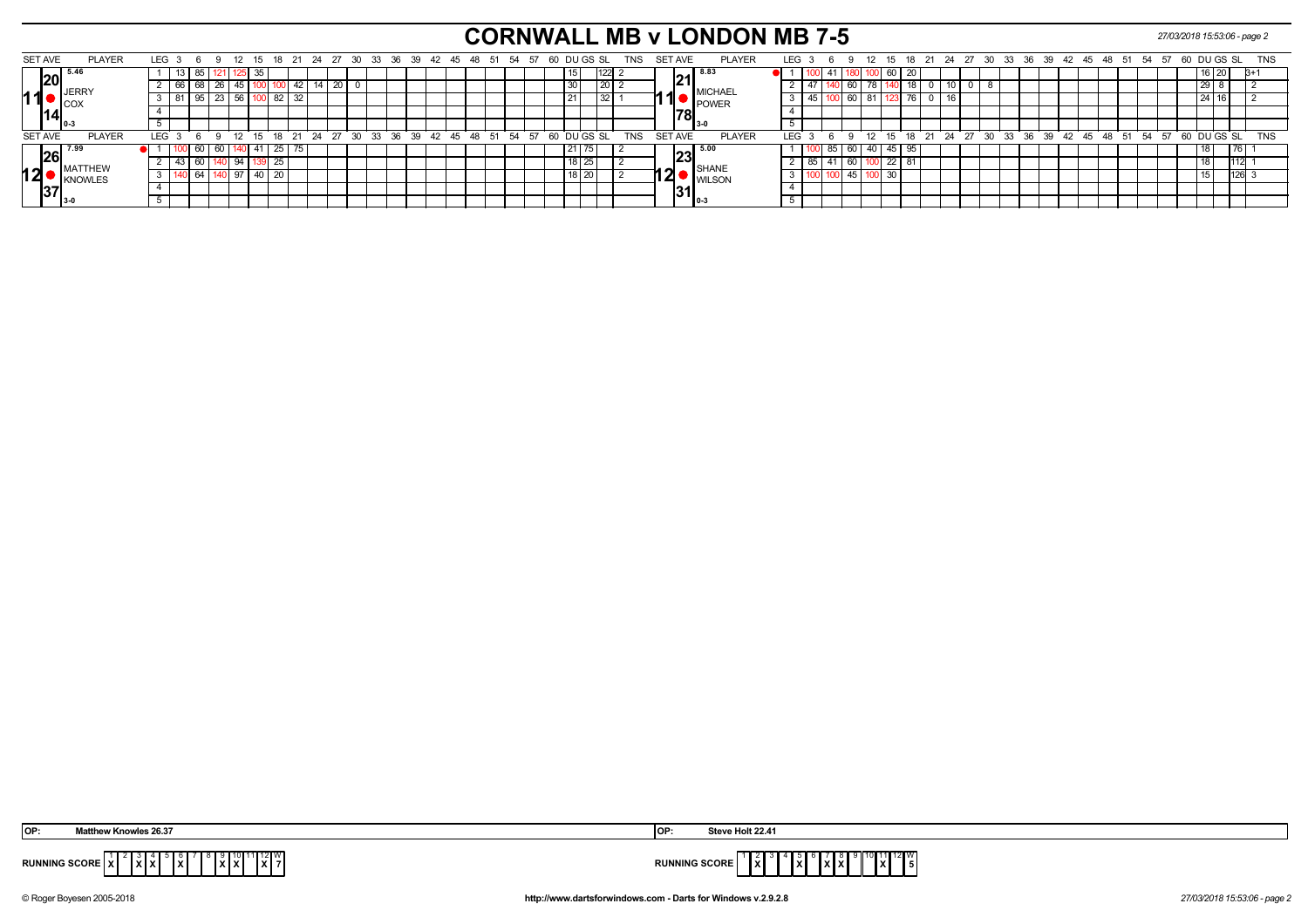# **CORNWALL MB v LONDON MB 7-5** *27/03/2018 15:53:09 - page 3*

| <b>CORNWALL MB</b>      |              |             |      |            |                   |            |             |            |      |     |             | <b>LONDON MB</b>      |     |             |        |            |             |            |             |            |      |          |             |
|-------------------------|--------------|-------------|------|------------|-------------------|------------|-------------|------------|------|-----|-------------|-----------------------|-----|-------------|--------|------------|-------------|------------|-------------|------------|------|----------|-------------|
| <b>PLAYER</b>           | W/L          | <b>LWON</b> | LOST | <b>AVE</b> | <b>TAVE</b>       | <b>PTS</b> | <b>DRTS</b> | <b>TON</b> | TON+ | 180 | <b>TONS</b> | <b>IPLAYER</b>        | W/L | <b>LWON</b> | l lost | <b>AVE</b> | <b>TAVE</b> | <b>PTS</b> | <b>DRTS</b> | <b>TON</b> | TON+ | 180      | <b>TONS</b> |
| Fred Goldsmith          | W            |             |      | 24.32      | 11.80             | 2481       | 102         |            |      |     |             | Danny Brown           |     |             |        | 20.26      | 4.16        | 2087       | 103         |            |      | 0        |             |
| <b>Martin Smith</b>     |              |             |      | 21.46      | 8.40              | 2361       | 110         |            |      |     | 8           | Steve Holt            | W   |             |        | 22.41      | 7.40        | 2420       | 108         |            |      |          | $5+1$       |
| John Mann               | W            |             |      | 20.19      | 8.05              | 2483       |             |            |      |     |             | Ben Cheeseman         |     |             |        | 15.65      | 5.21        | 1940       | 124         |            |      | -0       |             |
| Mike Beard              | W            |             |      | 23.97      | 9.85              | 2325       | 97          |            |      |     |             | <b>Matt Winzar</b>    |     |             |        | 24.37      | 4.40        | 2315       | 95          |            |      | 0        |             |
| Rhys Julian             |              |             |      | 22.26      | $7.\overline{20}$ | 1914       | 86          |            |      |     | n           | Dean Coughlan         | W   |             |        | 21.48      | 10.42       | 1869       | 87          |            |      |          | $8+1$       |
| Danny Robinson          | $\mathbf{M}$ |             |      | 23.92      | 9.62              | 1985       | 83          |            |      |     | -8+         | Will Blackwell        |     |             |        | 23.38      | 10.61       | 1870       | 80          |            |      | -0       |             |
| <b>Ben Sinkins</b>      |              |             |      | 20.53      | 3.51              | 1889       | 92          |            |      |     | $2+1$       | <b>Matty Finch</b>    | W   |             |        | 21.39      | 6.40        | 1968       | 92          |            |      | $\Omega$ |             |
| <b>Richard Craddock</b> |              |             |      | 20.48      | 3.63              | 1352       | 66          |            |      |     |             | <b>Michael Artiss</b> | W   |             |        | 22.10      | 4.11        | 1503       | 68          |            |      | $\Omega$ |             |
| David Mills             | W            |             |      | 19.39      | 4.35              | 1958       | 101         |            |      |     |             | Nick Cocks            |     |             |        | 18.66      | 4.75        | 1885       | 101         |            |      | 0        |             |
| <b>Mark Odgers</b>      | W            |             |      | 25.34      | 10.93             | 2458       | 97          |            |      |     |             | Thomas Tobin          |     |             |        | 20.84      | 3.62        | 2042       | 98          |            |      | $\Omega$ |             |
| Jerry Cox               |              |             |      | 20.14      | 5.46              | 1329       | 66          |            |      |     |             | <b>Michael Power</b>  | W   |             |        | 21.78      | 8.83        | 1503       | 69          |            |      |          | $7+1$       |
| <b>Matthew Knowles</b>  | W            |             |      | 26.37      | 7.99              | 1503       | 57          |            |      |     |             | Shane Wilson          |     |             |        | 23.31      | 5.00        | 1189       | 51          |            |      | $\Omega$ |             |
| <b>TOTALS</b>           | W            |             |      | 22.26      | 0.00              | 24038      | 1080        |            |      |     | $79+2$      | <b>I TOTALS</b>       |     |             |        | 21.00      | 0.00        | 22591      | 1076        | 45         | 16   |          | $64 + 3$    |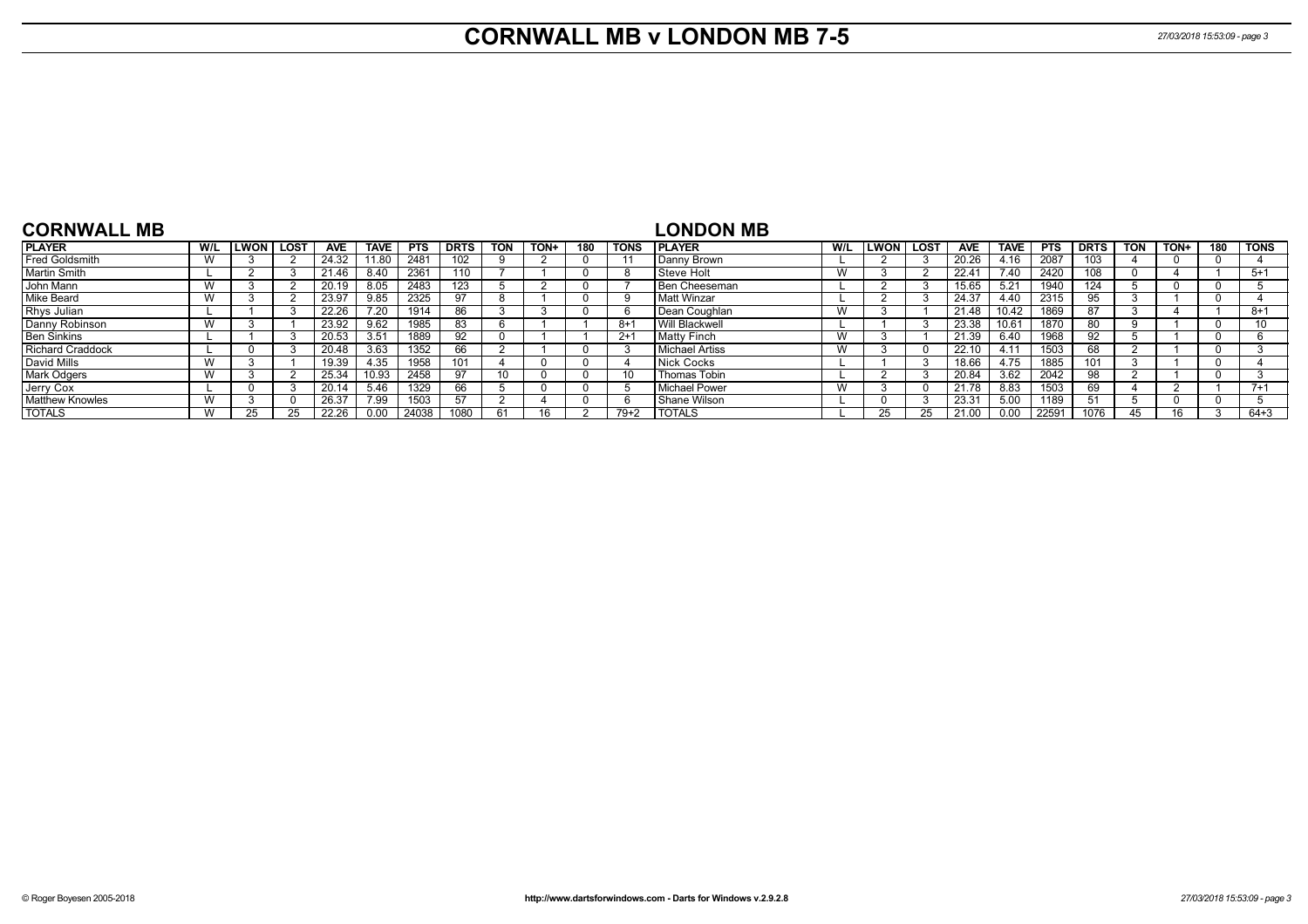# **CORNWALL WB v LONDON WB 4-2** *27/03/2018 15:51:18 - page 1*

| <b>SET AVE</b> | <b>PLAYER</b>          | LEG <sub>3</sub>  | 6        | -9              | - 12                              | 15               | 18                | - 21<br>24 |                                  |              |                  |              |                         |              |                                 |  |  | 27 30 33 36 39 42 45 48 51 54 57 60 DUGS SL          |          | TNS            |                | <b>SET AVE</b> | <b>PLAYER</b>                              | LEG <sub>3</sub>        |                         | 9   | 12                              | - 15      | -18              |                   |             |                |            | 21 24 27 30 33 36 39 42 45 48 51 54                  |              |    |    | 57 | 60 DU GS SL |                 |             | <b>TNS</b>      |  |
|----------------|------------------------|-------------------|----------|-----------------|-----------------------------------|------------------|-------------------|------------|----------------------------------|--------------|------------------|--------------|-------------------------|--------------|---------------------------------|--|--|------------------------------------------------------|----------|----------------|----------------|----------------|--------------------------------------------|-------------------------|-------------------------|-----|---------------------------------|-----------|------------------|-------------------|-------------|----------------|------------|------------------------------------------------------|--------------|----|----|----|-------------|-----------------|-------------|-----------------|--|
|                | 3.20                   |                   | 20<br>25 | 58              | l 26                              | 61               | 30 <sub>1</sub>   | 62         | - 0                              | -22          |                  |              |                         |              |                                 |  |  | 30                                                   | 57       |                |                |                | 1.34                                       |                         | -41                     | 95  | 96                              | 22        | 81               | 55 13             | $\sqrt{20}$ | $0 \mid 54$    |            |                                                      |              |    |    |    |             | 33 54           |             |                 |  |
| 13             |                        | $2 \mid 41$       | 41       |                 | 30   45                           | 45               | 5 81 81           |            |                                  |              |                  |              |                         |              |                                 |  |  | 24                                                   | 132      |                |                | 14             |                                            | 2                       | $\vert 26 \vert$<br>85  | 94  |                                 |           | $24$ 134 94 38 6 |                   |             |                |            |                                                      |              |    |    |    |             | $22 \quad 6$    |             |                 |  |
| 1 <sup>1</sup> | ANGIE<br><b>BIRD</b>   | 3 I               | 28       |                 | $41$ 39                           |                  |                   |            | $40$ 13 15 85 58 0               |              | $^{\circ}$       | $\mathbf{0}$ | $\overline{\mathbf{0}}$ | $\mathbf{0}$ |                                 |  |  | 45                                                   | $2 1+1 $ |                |                |                | JANE<br><b>BIGGS</b>                       | $\mathbf{3}$            | $45$ 77 66              |     |                                 | $15$   41 | 83               | $141$ 11 54       |             | $36$ $0$       | 14         | 900                                                  | 5            | -4 |    |    |             | 474             |             |                 |  |
| 25             |                        | $\overline{4}$    |          |                 |                                   |                  |                   |            |                                  |              |                  |              |                         |              |                                 |  |  |                                                      |          |                |                | <b>74</b>      |                                            | $\overline{4}$          |                         |     |                                 |           |                  |                   |             |                |            |                                                      |              |    |    |    |             |                 |             |                 |  |
|                |                        | 5                 |          |                 |                                   |                  |                   |            |                                  |              |                  |              |                         |              |                                 |  |  |                                                      |          |                |                |                |                                            | 5                       |                         |     |                                 |           |                  |                   |             |                |            |                                                      |              |    |    |    |             |                 |             |                 |  |
| <b>SET AVE</b> | <b>PLAYER</b>          | LEG <sub>3</sub>  |          | 9               | 12                                | 15               | 18                | 21<br>24   | 27                               | $30^{\circ}$ | 33               |              |                         |              |                                 |  |  | 36 39 42 45 48 51 54 57 60 DUGS SL                   |          | TNS            |                | <b>SET AVE</b> | <b>PLAYER</b>                              | $LEG^3$ 3               |                         | 9   | $12 \overline{ }$               | - 15      | 18               |                   |             |                |            | 21 24 27 30 33 36 39 42 45 48 51 54 57 60 DUGS SL    |              |    |    |    |             |                 |             | <b>TNS</b>      |  |
|                | 2.00                   |                   | 22       |                 | -30                               | 22               | 45                | 5          | 30                               |              | 45 55 22 43 60 0 |              |                         |              | $\overline{\mathbf{0}}$         |  |  | 48<br>$\overline{\mathbf{4}}$                        |          |                |                |                | 3.65                                       |                         |                         | 39  | - 6                             | 20        | 21               | 35   100          | $\sqrt{28}$ | 42 10 28 2 0   |            |                                                      | $\mathbf{0}$ |    |    |    |             | 45              | l 2 I       |                 |  |
| 15             |                        | $2 \mid 80$       | 45       |                 | $81 \mid 55$                      | 85               | $45 \mid 72 \mid$ |            | 38                               |              |                  |              |                         |              |                                 |  |  | 22 38                                                |          |                |                | l15I           |                                            | 2                       | 26<br>-24               | 41  |                                 | $55$ 81   | 41               | $40 \ 60$         |             |                |            |                                                      |              |    |    |    |             | 24              | 133         |                 |  |
| 2 <sup>1</sup> | BECKY<br><b>CURNOW</b> | $3 \overline{30}$ | 45       |                 | 41   26   81   40   60   41       |                  |                   |            |                                  |              |                  |              |                         |              |                                 |  |  | 24                                                   | 137      |                |                |                | $12$ $\bullet$ $\overline{\text{DUNFORD}}$ | $\mathbf{3}$            | 81<br>  83              | 60  |                                 |           | 95 40 28 43 71   |                   |             |                |            |                                                      |              |    |    |    |             | 24 71           |             |                 |  |
| 82             |                        | 4 I               |          |                 | 60   55   41   100   45   45   55 |                  |                   |            |                                  |              |                  |              |                         |              |                                 |  |  | 24 55                                                |          | $\overline{2}$ |                | 26             |                                            | $\overline{4}$          | 36 39 53 45 55 9 41 140 |     |                                 |           |                  |                   |             |                |            |                                                      |              |    |    |    |             | 24              | 83          |                 |  |
|                |                        | 5                 |          |                 |                                   |                  |                   |            |                                  |              |                  |              |                         |              |                                 |  |  |                                                      |          |                |                |                |                                            | 5                       |                         |     |                                 |           |                  |                   |             |                |            |                                                      |              |    |    |    |             |                 |             |                 |  |
| <b>SET AVE</b> | <b>PLAYER</b>          | LEG <sub>3</sub>  | -6       | 9               | 12                                | 15               | 18                | 24<br>21   |                                  |              |                  |              |                         |              |                                 |  |  | 27 30 33 36 39 42 45 48 51 54 57 60 DUGS SL          |          | <b>TNS</b>     |                | <b>SET AVE</b> | <b>PLAYER</b>                              | LEG <sub>3</sub>        |                         | 9   | 12                              | 15        | 18               |                   |             |                |            | 21 24 27 30 33 36 39 42 45 48 51 54 57 60 DUGS SL    |              |    |    |    |             |                 |             | TNS             |  |
|                | 4.00                   | l 45              | 28       | 45              | 83                                | ιυυ              |                   | 80         | 18 <sup>1</sup><br>16            | 0            | 16               |              |                         |              |                                 |  |  | 33<br>16                                             |          |                |                |                | 1.00                                       |                         | -22                     | 26  | 55                              | - 26      |                  | 22 41             | 61          | 60 26          |            |                                                      |              |    |    |    |             | 33              | 148         |                 |  |
| l16l           | SANDRA                 | 2   70            | 41       |                 | $100$ 22                          | 41               |                   |            | 40                               | 42 38        |                  |              |                         |              |                                 |  |  | 28 38                                                |          | 2              |                | l13l           |                                            |                         | $22 \mid$               | 50  | 44 60                           |           | 41  <br>60       |                   | 38          |                |            |                                                      |              |    |    |    |             | 27              |             |                 |  |
| 3 <sup>1</sup> | <b>ALLEN</b>           | $3 \mid 83$       | 28       |                 | 41   100                          |                  |                   |            | 26   43   60   11   40   29   40 |              |                  |              |                         |              |                                 |  |  | 32 40                                                |          |                | 3 <sup>1</sup> |                | <b>TAMMY</b><br><b>MACKENZIE</b>           | $\overline{\mathbf{3}}$ | $45$   81               | 45  |                                 | 6 45 41   |                  |                   |             | 60 26 39 31 62 |            |                                                      |              |    |    |    |             | 33              | $\sqrt{20}$ |                 |  |
| l16l           |                        | $\overline{4}$    |          |                 |                                   |                  |                   |            |                                  |              |                  |              |                         |              |                                 |  |  |                                                      |          |                |                | 51             |                                            | $\overline{4}$          |                         |     |                                 |           |                  |                   |             |                |            |                                                      |              |    |    |    |             |                 |             |                 |  |
|                |                        | 5                 |          |                 |                                   |                  |                   |            |                                  |              |                  |              |                         |              |                                 |  |  |                                                      |          |                |                |                |                                            | $-5$                    |                         |     |                                 |           |                  |                   |             |                |            |                                                      |              |    |    |    |             |                 |             |                 |  |
| <b>SET AVE</b> | <b>PLAYER</b>          | LEG <sup>3</sup>  | - 6      |                 | $9 \t12$                          | 15               |                   |            |                                  |              |                  |              |                         |              |                                 |  |  | 18 21 24 27 30 33 36 39 42 45 48 51 54 57 60 DUGS SL |          | <b>TNS</b>     |                | <b>SET AVE</b> | <b>PLAYER</b>                              | LEG <sup>3</sup>        | - 6                     | 9   | $12 \quad 15$                   |           |                  |                   |             |                |            | 18 21 24 27 30 33 36 39 42 45 48 51 54 57 60 DUGS SL |              |    |    |    |             |                 |             | TNS             |  |
|                | 4.21                   | 45                | 45       | 60              | 15                                | 60               | 36   85           |            | $59$ 76 10                       |              |                  |              |                         |              |                                 |  |  | 30                                                   | 10       |                |                |                | 6.25                                       |                         | 36<br>-41               | 45  | $30$ 82                         |           | 82               | 78   19   28   60 |             |                |            |                                                      |              |    |    |    |             | 30 60           |             |                 |  |
| 118            | <b>JACQUI</b>          | $2 \mid 45 \mid$  | 52       |                 | $\vert$ 15                        |                  | $45$ 59 $41$      |            | 23                               |              |                  |              |                         |              |                                 |  |  | 24                                                   | 100      |                |                | <u> 19 </u>    | <b>DEE</b>                                 |                         | 60<br>$\overline{80}$   | 36  | 125 24                          |           | 45 82 17 32      |                   |             |                |            |                                                      |              |    |    |    |             | 26 32           |             |                 |  |
| 4              | <b>CHAMPION</b>        | $3 \overline{45}$ | 45       |                 | 81 100                            |                  | 45 87 66          |            | 32                               |              |                  |              |                         |              |                                 |  |  | 24<br>32                                             |          |                |                |                | $\mathbf{A}$ $\bullet$ BELCHER             | $\overline{3}$          |                         | 26  |                                 | 40 13     | 60               |                   |             |                |            |                                                      |              |    |    |    |             |                 |             | 62 3            |  |
| 63             |                        | 4 60              | 100 I    |                 | $41 \mid 26$                      | 100 <sub>l</sub> | $45 \mid 79$      |            |                                  |              |                  |              |                         |              |                                 |  |  | 21                                                   | 50 2     |                |                | 23             |                                            | $\overline{4}$          | $100$ 43                | 26  |                                 | 83 43     | 60 100 46        |                   |             |                |            |                                                      |              |    |    |    |             | 24 46           |             |                 |  |
|                |                        | 5                 |          |                 |                                   |                  |                   |            |                                  |              |                  |              |                         |              |                                 |  |  |                                                      |          |                |                |                |                                            | 5                       |                         |     |                                 |           |                  |                   |             |                |            |                                                      |              |    |    |    |             |                 |             |                 |  |
| <b>SET AVE</b> | <b>PLAYER</b>          | LEG <sub>3</sub>  | 6        | -9              | 12                                |                  | 15 18 21          |            |                                  |              |                  |              |                         |              |                                 |  |  | 24 27 30 33 36 39 42 45 48 51 54 57 60 DUGS SL       |          | <b>TNS</b>     |                | <b>SET AVE</b> | <b>PLAYER</b>                              | LEG <sub>3</sub>        |                         | 9   | 12 15                           |           |                  |                   |             |                |            | 18 21 24 27 30 33 36 39 42 45 48 51 54 57 60 DUGS SL |              |    |    |    |             |                 |             | TNS             |  |
|                | 4.81                   | 1 60              | 30       | 60 <sup>1</sup> | l 78                              | 101              | $0 \mid 32 \mid$  |            |                                  |              |                  |              |                         |              |                                 |  |  | 20 32                                                |          |                |                | 115            | 1.35                                       |                         | 22                      | 41  |                                 | $11$ 55   | 60<br>26         |                   |             |                |            |                                                      |              |    |    |    |             |                 | 216         |                 |  |
| 19             | <b>CLAIRE</b>          | $2 \mid 26$       | 81       |                 | 85   26                           | 41               |                   |            | 45 45 81 15 48                   |              |                  |              |                         |              |                                 |  |  | 30                                                   | -8       |                |                |                | <b>JOANNE</b>                              |                         | 60 60                   | 41  |                                 | 85 64 60  |                  | 42 49 20 20       |             |                |            |                                                      |              |    |    |    |             | 29 20           |             |                 |  |
| 5 <sup>1</sup> | <b>IRONS</b>           | 3   41            | 111      |                 | $81 \mid 95$                      |                  |                   |            | 43 60 7 83 40 40                 |              |                  |              |                         |              |                                 |  |  | 29 <br>40                                            |          |                | 5              |                | <b>DEAMER</b>                              | 3                       | $45 \mid 24 \mid$       |     |                                 | 66 39 60  |                  | $135$ 32 20 0     |             |                |            |                                                      |              |    |    |    |             | 30 <sup>1</sup> | 20          |                 |  |
| 38             |                        | 4   24            | 41       |                 | $41 \mid 45$                      | 100 l            | $140$ 42 68       |            |                                  |              |                  |              |                         |              |                                 |  |  | 24 68                                                |          |                |                | 50             |                                            | $\overline{4}$          | $11$ 60                 | 141 |                                 | 41 41 45  | 60               |                   |             |                |            |                                                      |              |    |    |    |             |                 | 202         |                 |  |
|                |                        | -5                |          |                 |                                   |                  |                   |            |                                  |              |                  |              |                         |              |                                 |  |  |                                                      |          |                |                |                |                                            | 5                       |                         |     |                                 |           |                  |                   |             |                |            |                                                      |              |    |    |    |             |                 |             |                 |  |
| <b>SET AVE</b> | <b>PLAYER</b>          | LEG <sub>3</sub>  |          | $\mathbf{q}$    | 12                                | 15               | 18                | 21         | 24<br>27                         | - 30         | 33               | 36 39        |                         |              | $42 \quad 45 \quad 48 \quad 51$ |  |  | 54 57 60 DUGS SL                                     |          | TNS            |                | <b>SET AVE</b> | <b>PLAYER</b>                              | LEG <sup>3</sup>        |                         | -9  | 12                              | -15       | 21<br>18         | -24               | 27          | $30^{\circ}$   | ີ 33<br>36 | 39 42 45 48 51                                       |              |    | 54 | 57 | 60 DU GS SL |                 |             | TNS             |  |
| 17،            | 1.40                   | $\vert$ 30        | 45       | 30              | 36                                | 60               | 60                | 45         | 60                               | 19 76        |                  |              |                         |              |                                 |  |  | 30                                                   | 40       |                |                | <u> 116 </u>   | 2.00                                       |                         |                         | 26  | 85                              | 45        | $25 \mid$        | $55 \mid 45$      | $70$ 20     |                |            |                                                      |              |    |    |    |             | 28 20           |             |                 |  |
|                | NATASHA                | $2 \mid 85$       | 26       |                 | $81 \mid 26$                      | 45               | 47 85             |            | 28 58 20                         |              |                  |              |                         |              |                                 |  |  | $\sqrt{29}$ 20                                       |          |                |                |                | <b>DEBS</b>                                | $\overline{2}$          | 24<br>$\sqrt{28}$       | 50  |                                 | 100 59    | 60               | 40   40   60      |             | $_{8}$         |            |                                                      |              |    |    |    |             | 30 <sup>1</sup> |             | $32 \mid 1$     |  |
| 6              | HANCOCK                | 3 <sup>1</sup>    | 85       |                 | 17 30 26 26 90                    |                  |                   |            | $52 \mid 35$                     |              |                  |              |                         |              |                                 |  |  | $\sqrt{27}$ 35                                       |          |                | 6 <sub>1</sub> |                | WATLING                                    | $\overline{\mathbf{3}}$ | 41 100                  | 45  |                                 | 60 85     | $60$   24   13   |                   |             |                |            |                                                      |              |    |    |    |             | 24              |             | 73 <sup>1</sup> |  |
| 38             |                        | 4 28              | 70       |                 | 67   70   36   25   80   36   89  |                  |                   |            |                                  |              |                  |              |                         |              |                                 |  |  | 27 89                                                |          |                |                | 50             |                                            | $\overline{4}$          | $45 \mid 60 \mid$       |     | 3   60   45   11   66   85   25 |           |                  |                   |             |                |            |                                                      |              |    |    |    |             | 27              | 101         |                 |  |
|                |                        | 5 <sup>1</sup>    |          |                 |                                   |                  |                   |            |                                  |              |                  |              |                         |              |                                 |  |  |                                                      |          |                |                |                |                                            | -5                      |                         |     |                                 |           |                  |                   |             |                |            |                                                      |              |    |    |    |             |                 |             |                 |  |

| 'OP:<br>Claire Irons 19.38 | IOP: | Dee Belcher 19.23 |
|----------------------------|------|-------------------|
|----------------------------|------|-------------------|

$$
RUNNING SCORE \begin{array}{|c|c|c|c|c|}\n \hline\n 1 & 2 & 3 & 4 & 5 & 6 & W \\
 \hline\n X & X & X & X & 4 & \n\end{array}
$$